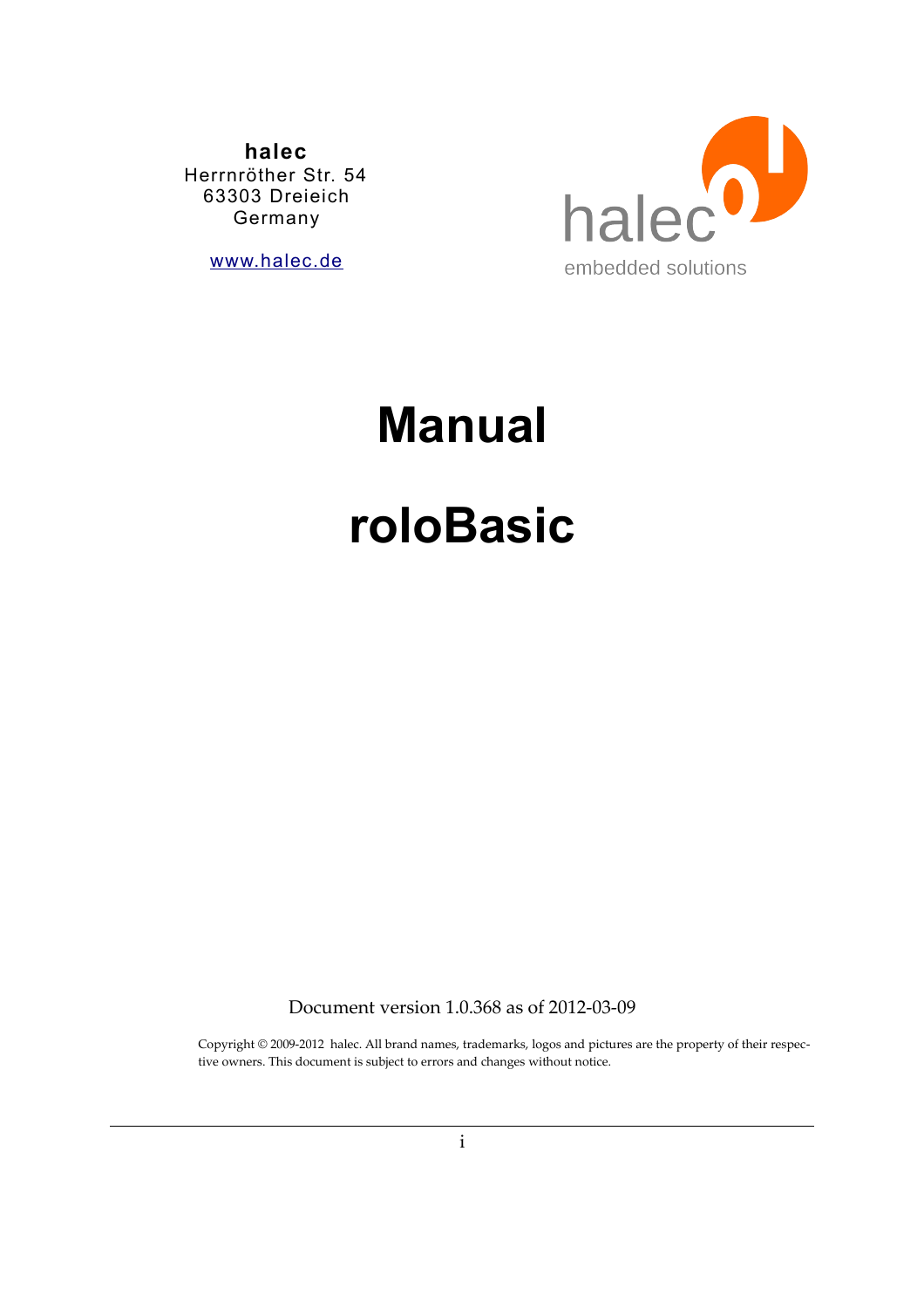# **Table of contents**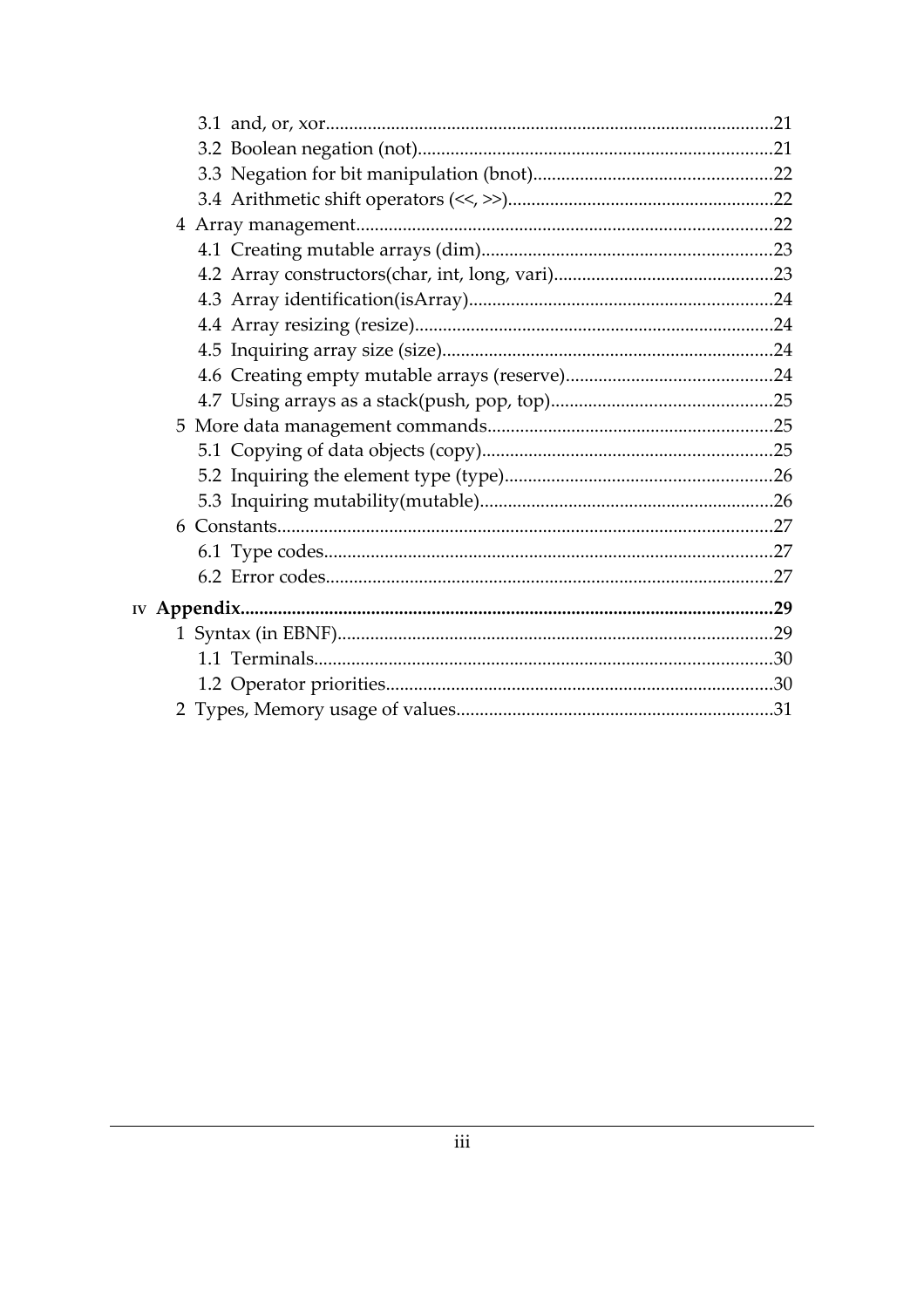

# **<sup>I</sup> GETTING STARTED WITH ROLOBASIC**

Chapter I is a brief introduction of the features of roloBasic.

Chapter II explains the language features in detail.

Chapter III is the reference of the language syntax and the system functions.

# **1 What is roloBasic?**

roloBasic is a simple programming language. It is executable on many microcontrollers in a self-sufficient way. A PC is not required for programming a microcontroller with roloBasic. A command line interface can be used for directly controlling a microcontroller. roloBasic source code can be processed and executed directly on a microcontroller.

roloBasic is implemented as a bytecode compiler and a virtual machine. This architecture allows very different configurations. If self-sufficiency is not important, the compiler can be omitted in the microcontroller. In this scenario the compiler can be used separately on a PC, while on the microcontroller only the VM is required.

roloBasic is frugal. About 32 kB flash and 1 kB RAM are enough for running the compiler and the VM. If only the VM is required, the requirements can be cut down even further.

roloBasic is extremely configurable. Different products can be supported by roloBasic in a very specific way. For example, roloBasic can be used only for flexible configurability of a product. On the other hand, a microcontroller application can be developed entirely in roloBasic. Very different scenarios are possible with roloBasic.

roloBasic can be configured as command line interface. This is called the roloBasic shell. It can be used to enter connected commands, which will be translated and executed directly thereafter.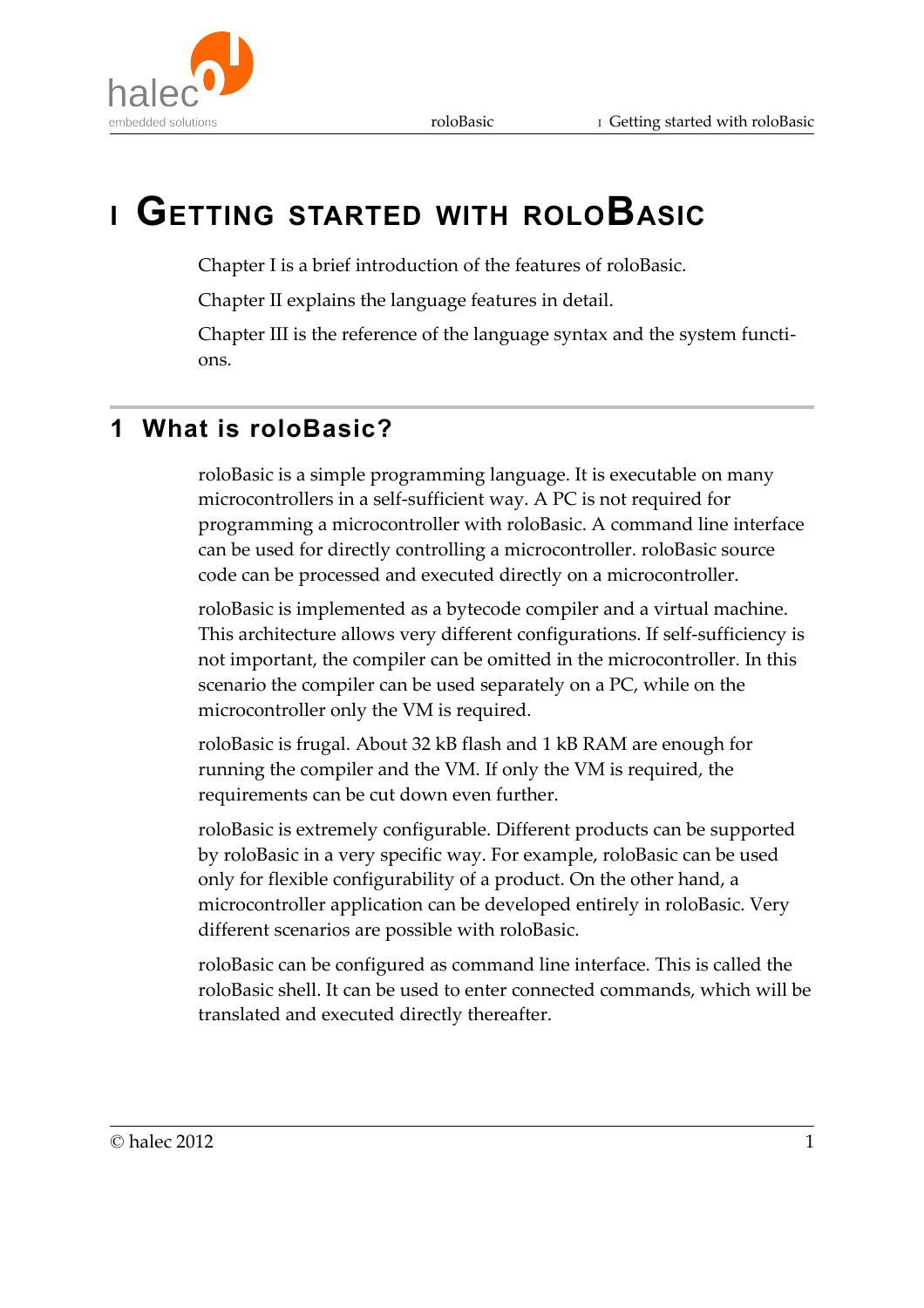



# **2 Distinguished language properties**

roloBasic is easy to learn. There are no over-complicated language structures, but still roloBasic is fairly expressive.

```
! Hello, world! in roloBasic:
print "Hello, world!"
```
#### **2.1 Memory management**

roloBasic uses automatic memory management for convenient programming. Arrays and strings can be created, removed and resized anytime, as long enough free memory is available. Memory is released by clearing references, for example by assigning the value 0 to a variable which holds an array:

```
a = dim(int, 7) ! Int-Array with 7 elements. Index: 0-6
resize a, 12 | Increase array size to 12 elements
print size(a) ! print array size
a = 0 \blacksquare ! delete array and release memory
```
#### **2.2 Exception handling**

Exception handling allows convenient programming without waiving error handling.

```
print a[index] ! print an array element
index = index + 1print a[index] ! print another array element
catch ex \qquad ! catch possible exception and store in ex
               ! if ex=0, no exception has been thrown
if ex=rangeCheckError
  print "Bad Index: ", index, " Array size is: ", size(a)
endif
```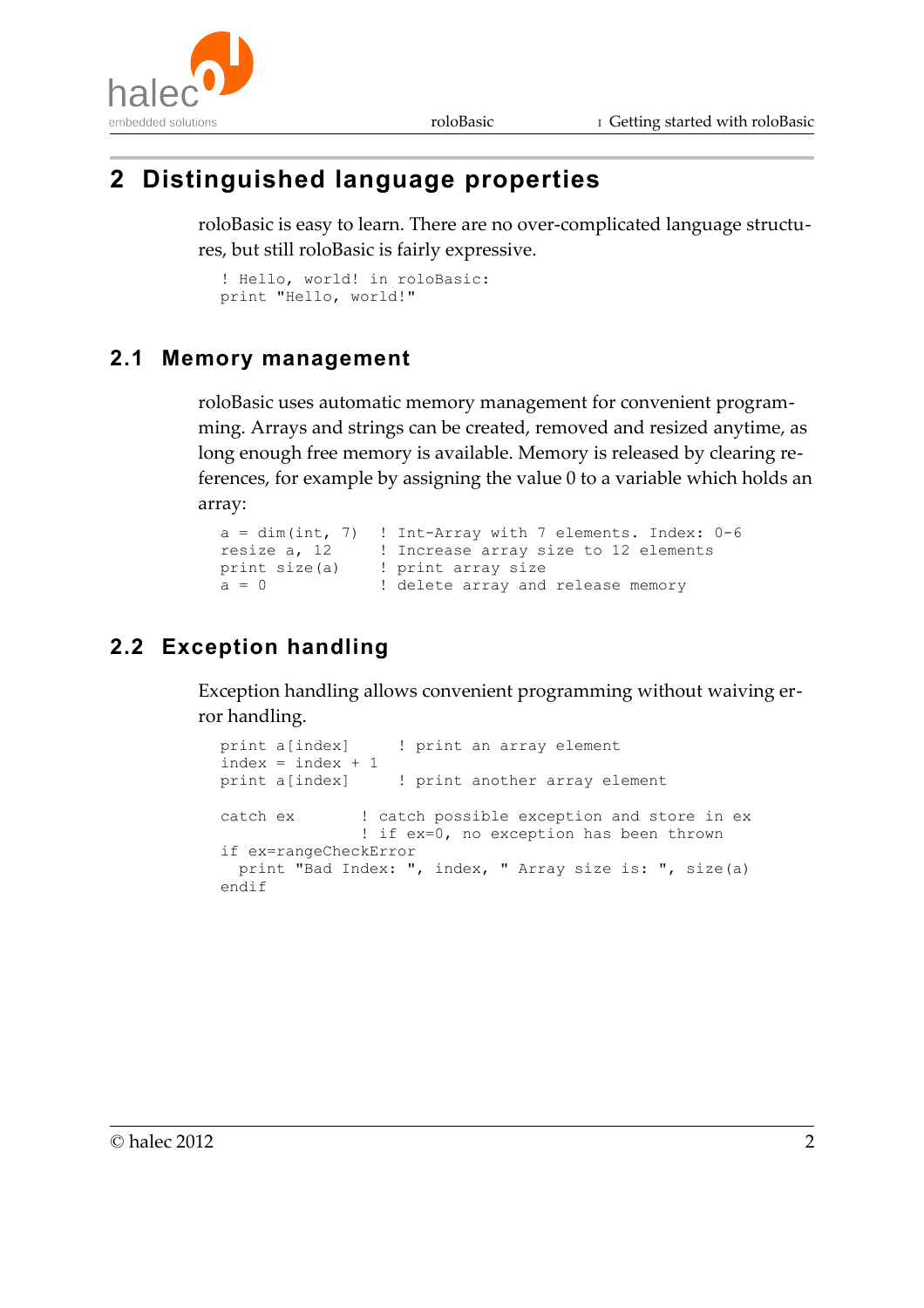

# **II LANGUAGE DESCRIPTION**

Before starting serious roloBasic programming, this chapter should be read entirely.

# **1 General language properties**

roloBasic is a line oriented language. Most commands are terminated by an end of line. Within control structures line breaks are mandatory.

Lines can be connected using the underscore character ("\_"). The compiler will treat lines connected in such a way like a single line.

print "This is a quite long line, which is " + \_ "partitioned into two lines."

The colon (":") can be used for placing more than one command in a single line. The compiler will treat every colon as an end of line:

if isArray(a) : print size(a) : endif

The exclamation mark designates the rest of a line as comment. Within a comment colons are ignored.

print "Hallo!" !Comment: telling the obvious is bad style, !so we don't do it.

roloBasic is case insensitive: The capitalization of letters within keywords or identifiers does not matter. We use camelCase in source code examples for better readability, though.

# **2 Single line commands**

A roloBasic program is defined by a sequence of commands. The most simple commands are procedure calls and assignments.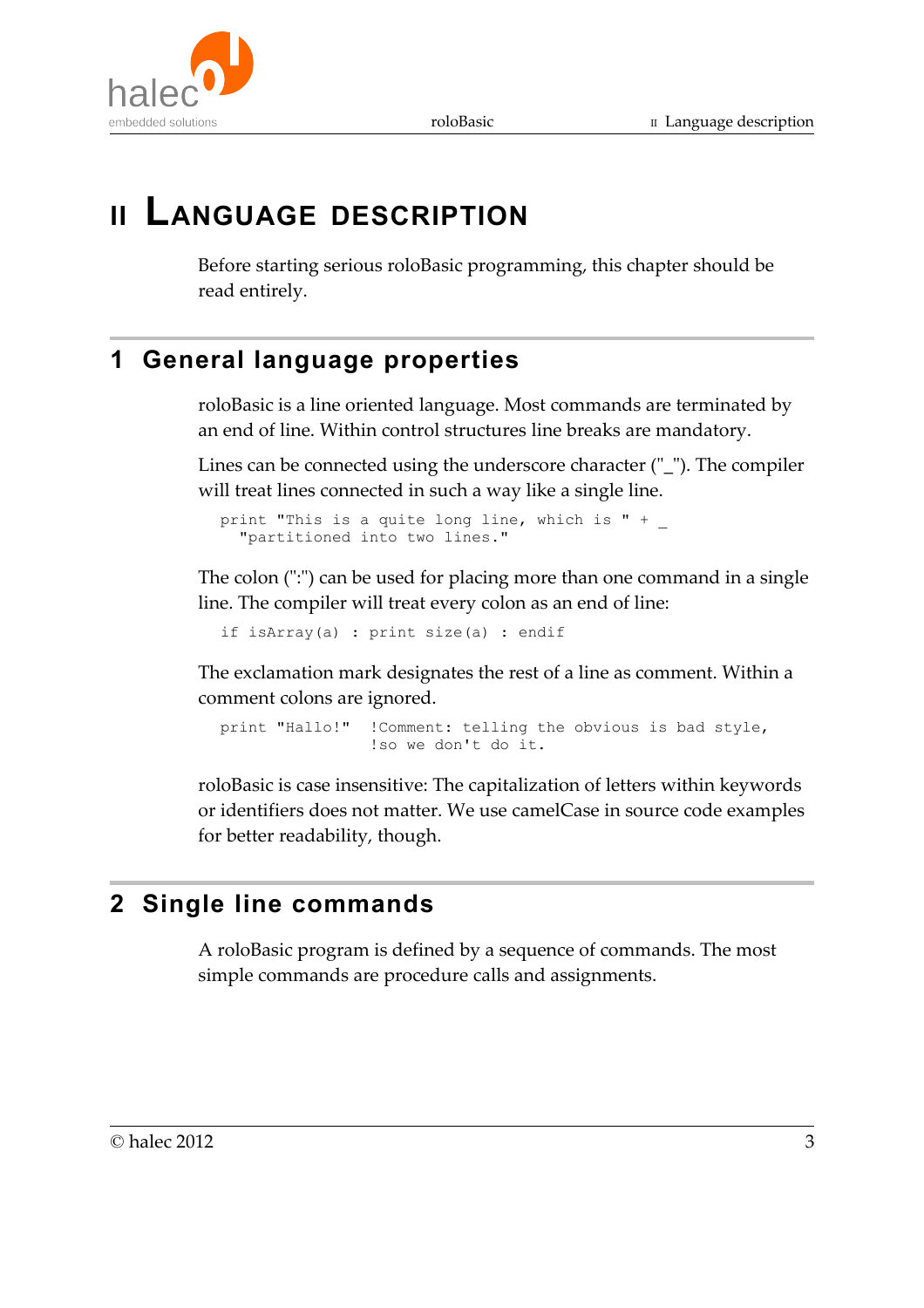



# **2.1 System functions**

System functions are used to control input, output, and special properties or capabilities of a microcontroller driven device. Most system functions are device dependent and only available in specific devices.

However, the most important system functions are always available. This set of functions is called the roloBasic standard environment, which is documented in chapter III. Many functions of the standard environment are also explained within their scope of application.

Product specific system functions are not covered by this document. Please read the product instruction manual to learn about these functions.

Example for a system function of the standard environment:

```
print <value> [, <value 2> [, ...]]
Example:
=========
print "The answer of the ultimate question: ", 42
```
This system function outputs one or multiple values using the standard output. The standard output could be a display, a log file, a serial interface, or something completely different.

## **2.2 Variables and assignments**

The most important roloBasic command is the assignment, which is denoted by the equality sign ("="):

<target> = <expression>

The target is usually a variable. Any value can be assigned to any variable, since roloBasic is using a dynamic type system.

It is important to understand that an assignment just assigns a new "name" to a value. The value itself will *not* be copied.

Variables don't have to be declared. The roloBasic compiler will create new variables automatically depending on usage. New variables will always be initialized with the value 0:

```
print newName ! Here the new Variable "newName" is created
               ! and printed. This results in printing the 
               ! value 0.
```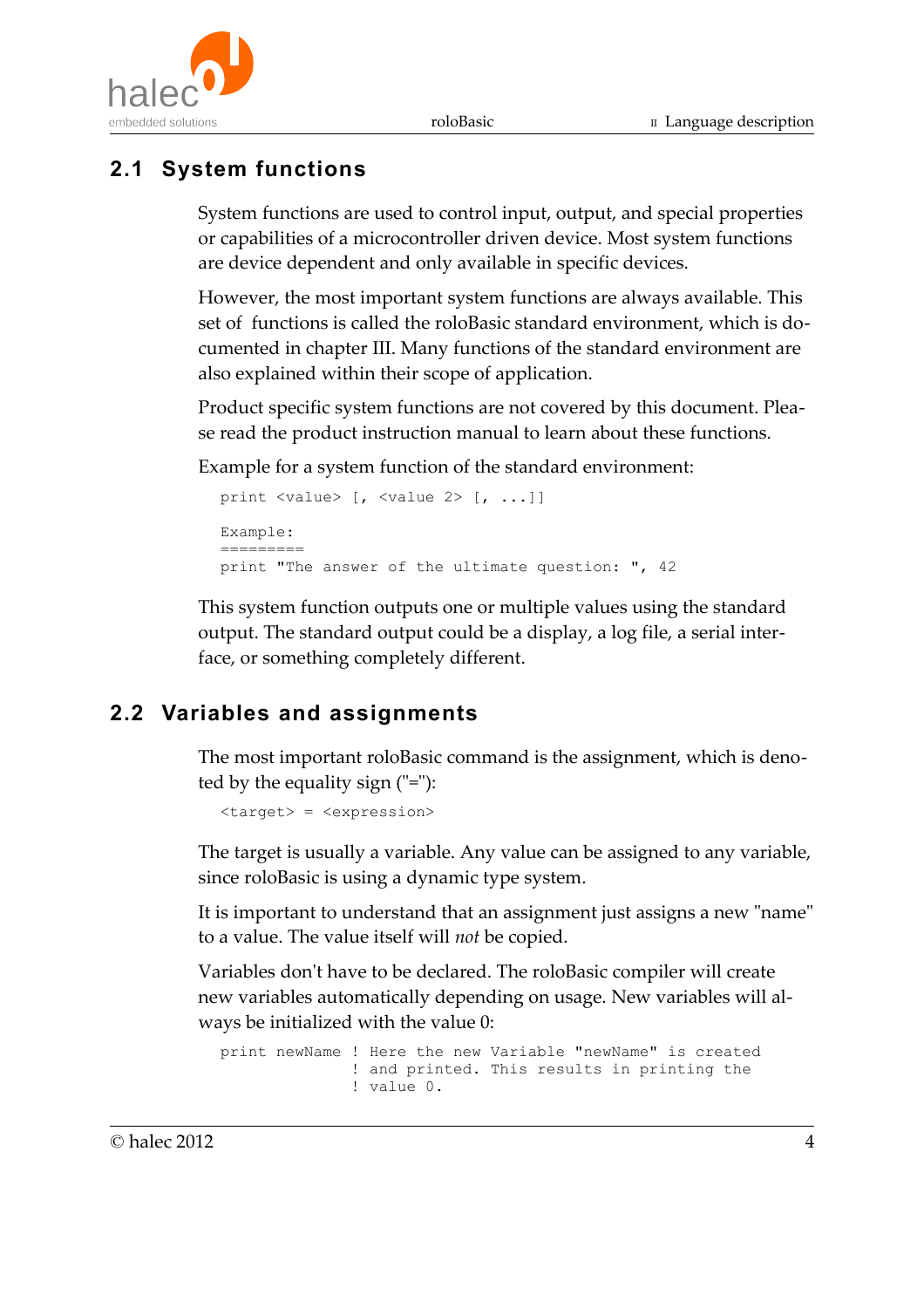



#### **2.3 Expressions and operators**

Within a roloBasic assignment, everything which may be placed on the right side of the equality sign is an expression. roloBasic knows the following types of expressions:

```
a = "Hallo" ! literal
b = a ! variable
a = b + " Welt" ! operator usage<br>
b = size(a) ! function call
                 b sperator usag<br>! function call
b = (b+1)*2 ! bracket term
```
The most important operators are part of the standard environment.

# **3 Types and values**

Because types are managed automatically, there is usually no need to care about them. But even though it is usually not noticeable, every value is always of a well defined type. In roloBasic types are assigned to values, not to variables.

#### **3.1 Primitive data types**

roloBasic knows just three primitive types:

- char: value range 0 ... 255
- int: value range -32768 ... 32767
- long: value range -2147483648 ... 2147483647

#### **Dynamic typing**

An unambiguous type is automatically assigned to every value, for instance:

```
type(7) = chartype(-7) = inttype(40 * 1000) = long
```
The type assignment is automatic and mostly invisible. For every value always the same type will be assigned. So the expression 1001 - 1000 yields the result 1, which is of type char.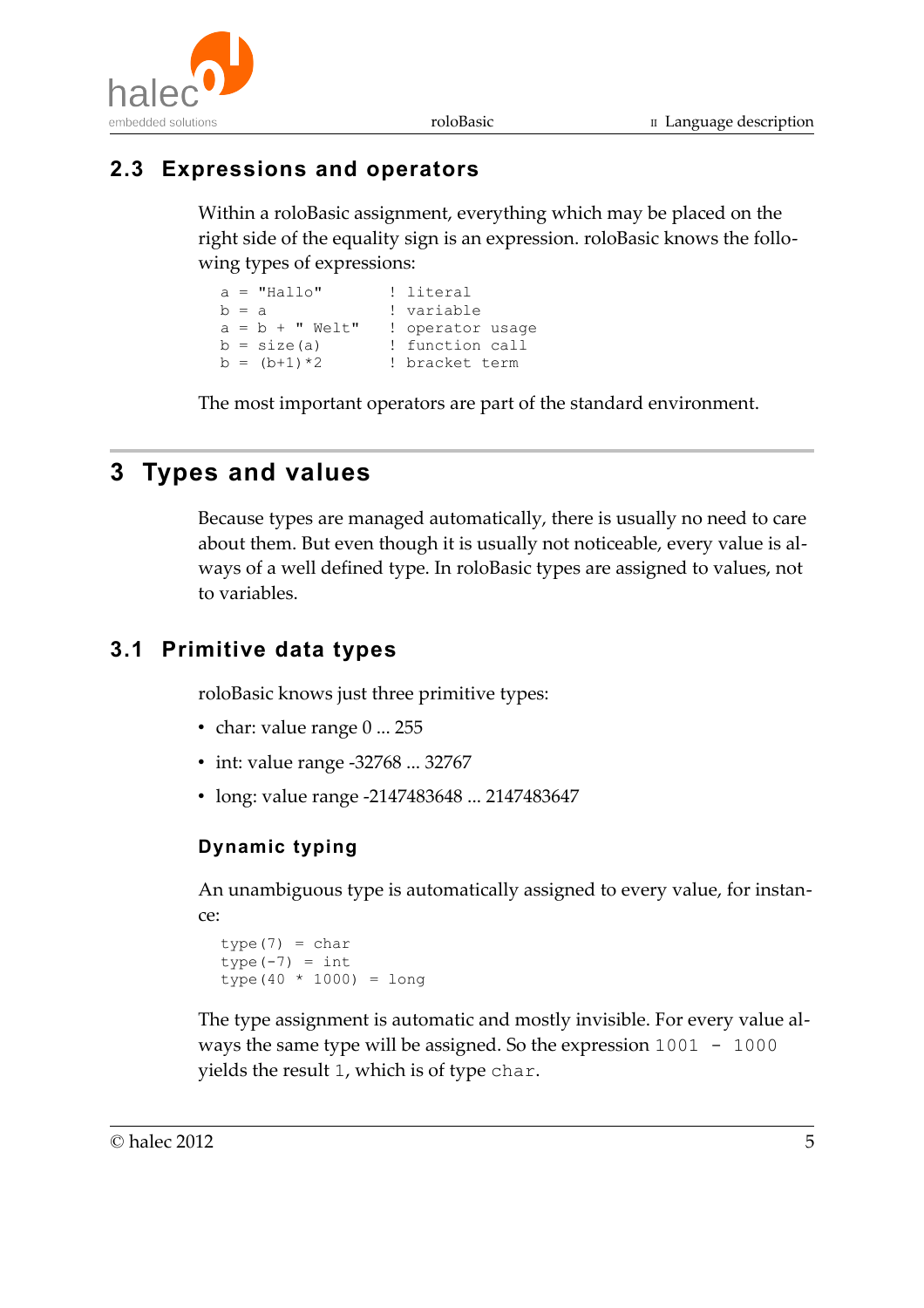

#### **Literals**

In roloBasic all numeric literals are nonnegative. The "-" Operator can be used to represent negative numbers.

The decimal numbers 0 to 2147483647 may be used as numeric literals. Hex values are indicated by the "\$" character.

```
a = -2147483647 - 1 ! assign the value -2147483648 to a
b = $1ff ! assign the value 511 to b
```
The type char is used for both characters and positive numbers in the range of 0 to 255. Character literals are surrounded by single quotes:

 $'A' = 65$ 

For character literals, the following escape sequences are available:

| $\mathbf{1} \setminus \mathbf{1}$ | : backslash $(\setminus)$                   |
|-----------------------------------|---------------------------------------------|
| $\mathbf{1} \setminus \mathbf{1}$ | : single quote                              |
| $1 \times 11$                     | : double quote                              |
| $\cdot \n\wedge n$                | : LF (line feed)                            |
| $' \rightharpoonup r'$            | : CR (carriage return)                      |
| ' \t'                             | : tab character                             |
| $' \b'$                           | : backspace                                 |
| $\mathsf{I} \setminus \mathsf{f}$ | : form feed                                 |
| $\cdot$ \ 0 $\cdot$               | $: 0$ (zero value)                          |
|                                   | $'\x$ : hex code (? represents a hex digit) |
|                                   | $' \ddot{q}$ ??': decimal code              |

#### **Unsupported basic types**

In order to keep roloBasic small and economical, the type system was kept quite simple. Only a few basic types are available.

The standard environment does not support float values, since many microcontrollers don't offer native support for it. A software float library would be too resource demanding for small microcontrollers.

There is no boolean type as well. Truth values are represented by numbers: roloBasic interprets 0 as "false", and all other values as "true". All operators which compute truth values return either 0 or 1.

There is no type for representing types. The system function type(<value>) returns a number encoding a type. These values are given by the system constants char, int, long and vari.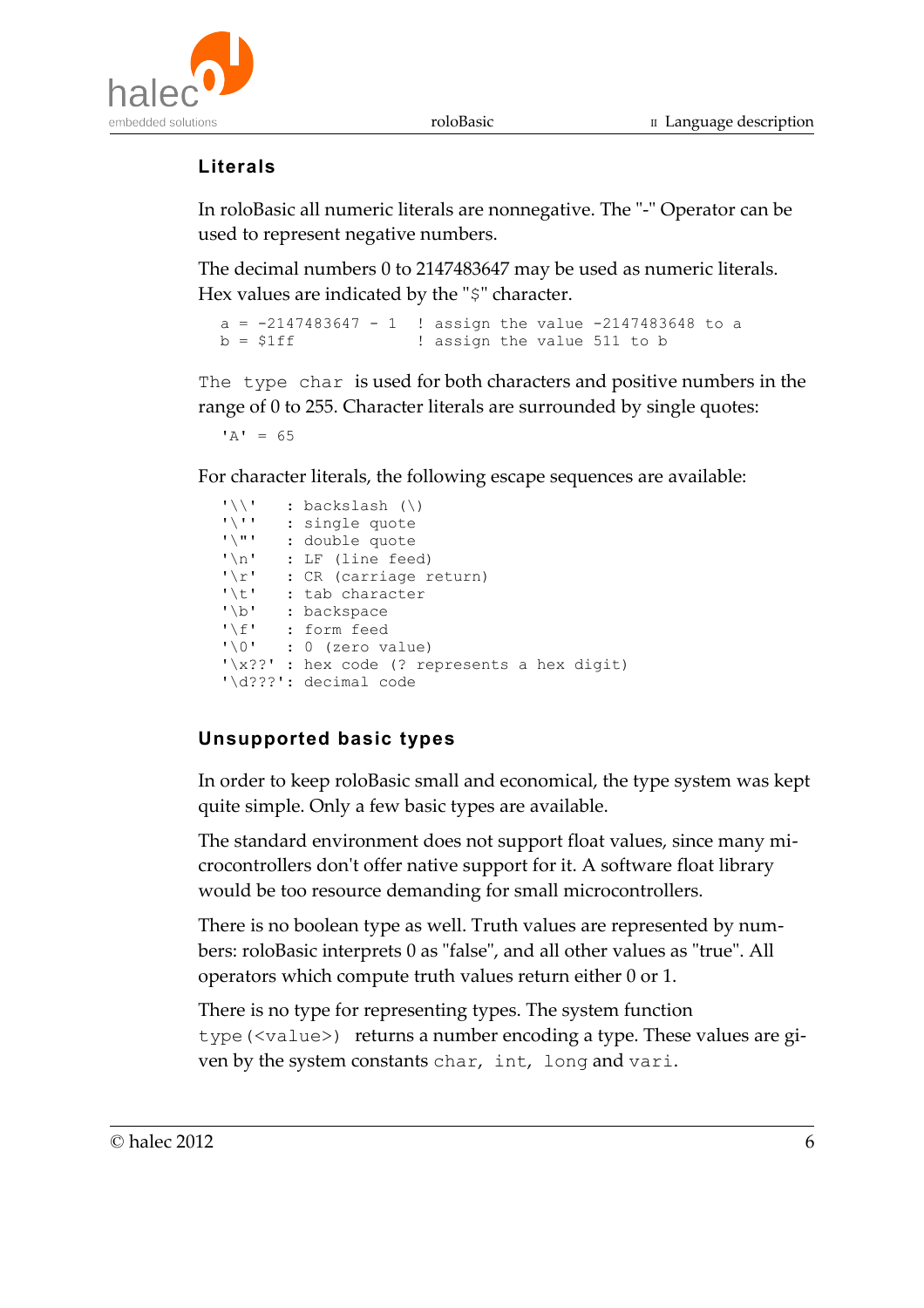

#### **3.2 Arrays**

The memory management of roloBasic offers convenient array handling. An array is just an ordinary value like a number, and can be assigned to any variable or passed to functions. However, unlike numbers, arrays are mutable. The system function dim creates and returns arrays.

#### **Mutability**

Probably it is not apparent that a numeric value is immutable. However, assigning a value to a variable does not mean that the old value will be modified – it will rather be replaced as a whole. On the other hand, arrays can be modified without being replaced.

```
a = dim(int, 10) ! Create array for 10 int values
a[0] = 30000 ! modification 1: write value into array
resize a, 20 \blacksquare ! modification 2: expand array size to 20
! Now the following equations are considered true:
! size(a) = 20
! isArray(a) = 1 ! (1 means "true")
! type(a) = int
! mutable(a) = 1
```
There are other ways to create arrays as using the system function dim. Several other system functions also can return arrays. Often these arrays will be tagged as immutable. The mutability of a value can be inquired with the system function mutable.

It is impossible to modify immutable values. The advantage of immutables is the ability of conflict free re-use for different purposes.

#### **Element types**

In roloBasic, arrays have a fixed element type, which cannot be modified after creation. The element type of an array determines which values the array can hold – and how much memory the array requires per element.

Assigning an illegal value to an array element results in the exception typeFault. The element type of an array can be inquired using the system function type (<array>). Whether a value is an array or not, can be inquired by isArray(<value>).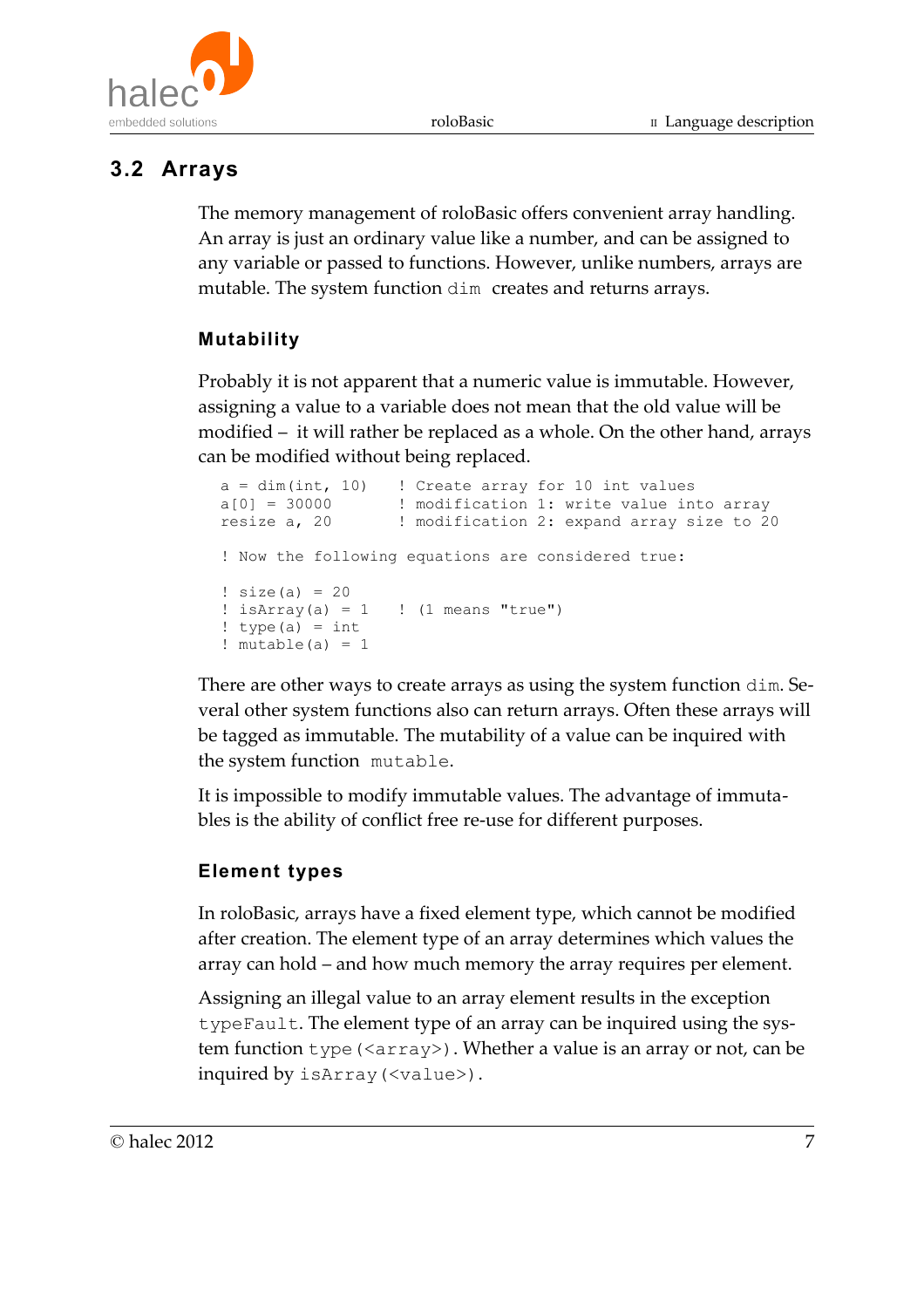

#### **Size and index range**

The index range of an array always begins with 0. The last valid index of an array a is always:  $size(a) -1$ . Any attempt to access an invalid array index will throw the exception illegalArrayIndex.

When creating an array using  $dim$  the size has to be specified. However, the array size still can be modified later using the command resize. Empty Arrays with size 0 are legal. The maximum size of an array is only limited by the availability of free memory.

#### **Assignment is not copy**

Whenever an array is being assigned to a variable, it will not be copied. Instead, the variable will be set as a new name for the array. In order to create a true copy of an array, the system function copy should be used.

```
a = dim(int, 10) ! Create an int array of size 10
b = a ! b and a are now names of the same array
b[0] = 77print a[0] ! output 77
b = copy(a) ! assign a copy of a to b
b[0] = 42print a[0] \qquad ! still output 77
```
#### **Literals and strings**

In roloBasic there is no separate type for strings. Instead, char arrays are used for this purpose. So, a string literal is really a literal for immutable char arrays:

```
s = "Hello roloBasic!"
! Now the following equations are true:
! isArray(s) = 1 !(true)
! type(s) = char 
! mutable(s) = 0 !(false)
         s[0] = "H"
```
In string literals the same escape sequences can be used like in char literals.

The "+" operator can be used as well with numbers as with arrays. When using it with arrays, it creates a new array which contains the concatenation of the two original arrays. So this is a very convenient way of string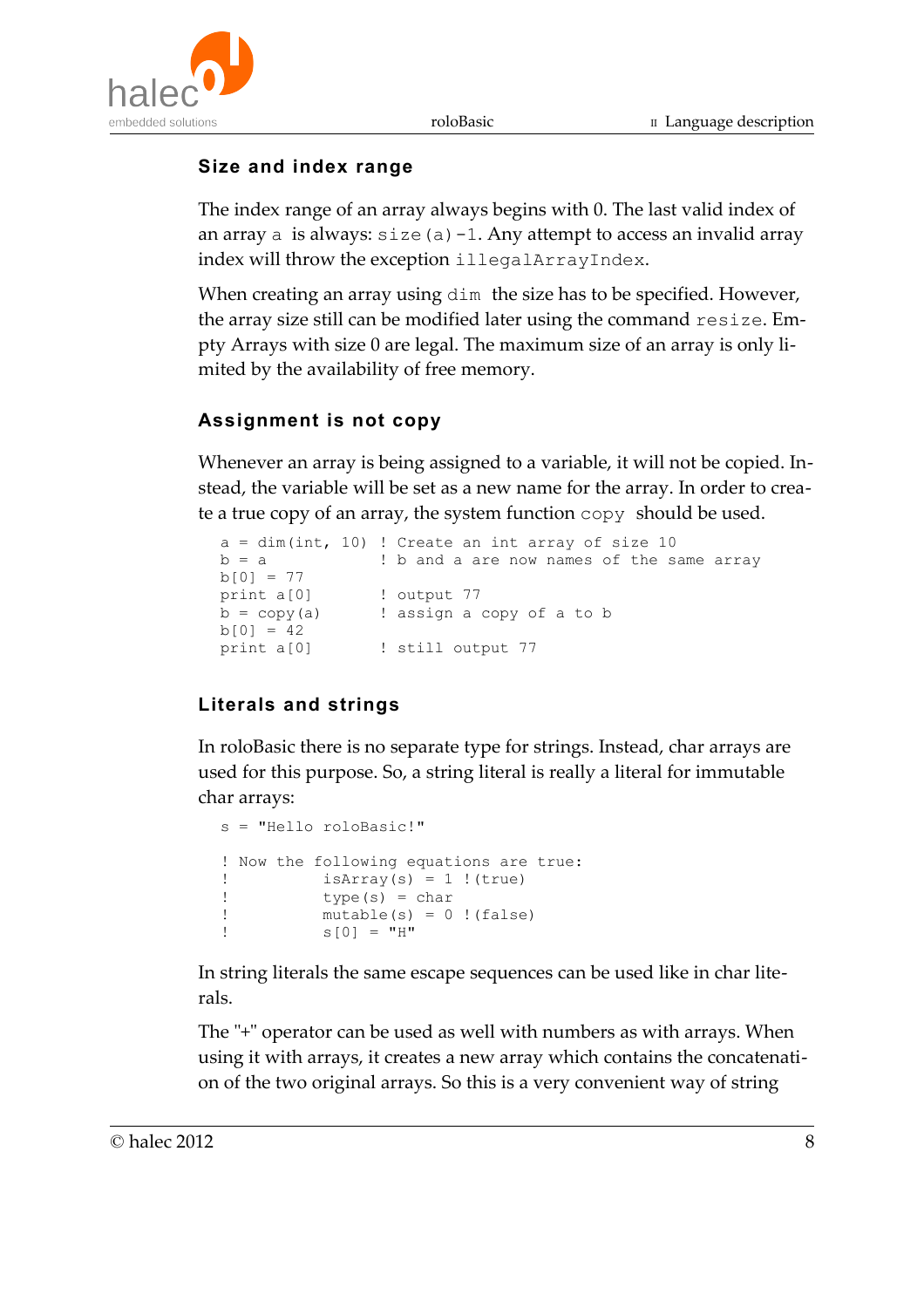

concatenation. However, it is not very efficient. It is better to use the system function append for this purpose. To append single values to an array, the system function push can be used.

#### **Creating mutable copies**

**Hint:** The system function copy always creates mutable arrays. Whenever a modified version of an immutable array is required, it can be copied with copy and modified accordingly.

roloBasic also offers array constructors. These can be invoked with an arbitrary number of arguments:

```
a = int(0, 1, 2, 3) ! creates an immutable int array with size 4
                  ! containing the values 0,1,2,3
b = copy(long()) ! creates an empty mutable long array
```
**Hint:** The compiler tries to make computations in advance (at compile time), if possible. For example, it pre-computes array creation with array constructors, and array concatenation. All pre-computed arrays are immutable. Pre-computation of system functions enabled for it will succeed, if all parameters are immutable and available at compile time.

The advantage of pre-computation and immutable data is memory economy. The disadvantage is, that some care has to be taken for it while programming. The most efficient way for creating a pre-initialized mutable array is using the copy system function. A less efficient way: Whenever a variable occurs within an expression, it will generally be computated at runtime only, and the result will be mutable.

```
a = copy(char (0, 1, 2, 3, 4, 5, 6, 7)) ! Efficient way for
                               ! initializing a mutable 
                              ! char array
c = 0 ! Inefficient way for doing so
b = char(c, 1, 2, 3, 4, 5, 6, 7) ! ...
```
#### **3.3 Vari arrays, structures**

In roloBasic there exists another specialized array type, which can hold any kind of values – even other arrays.

This array type is called vari.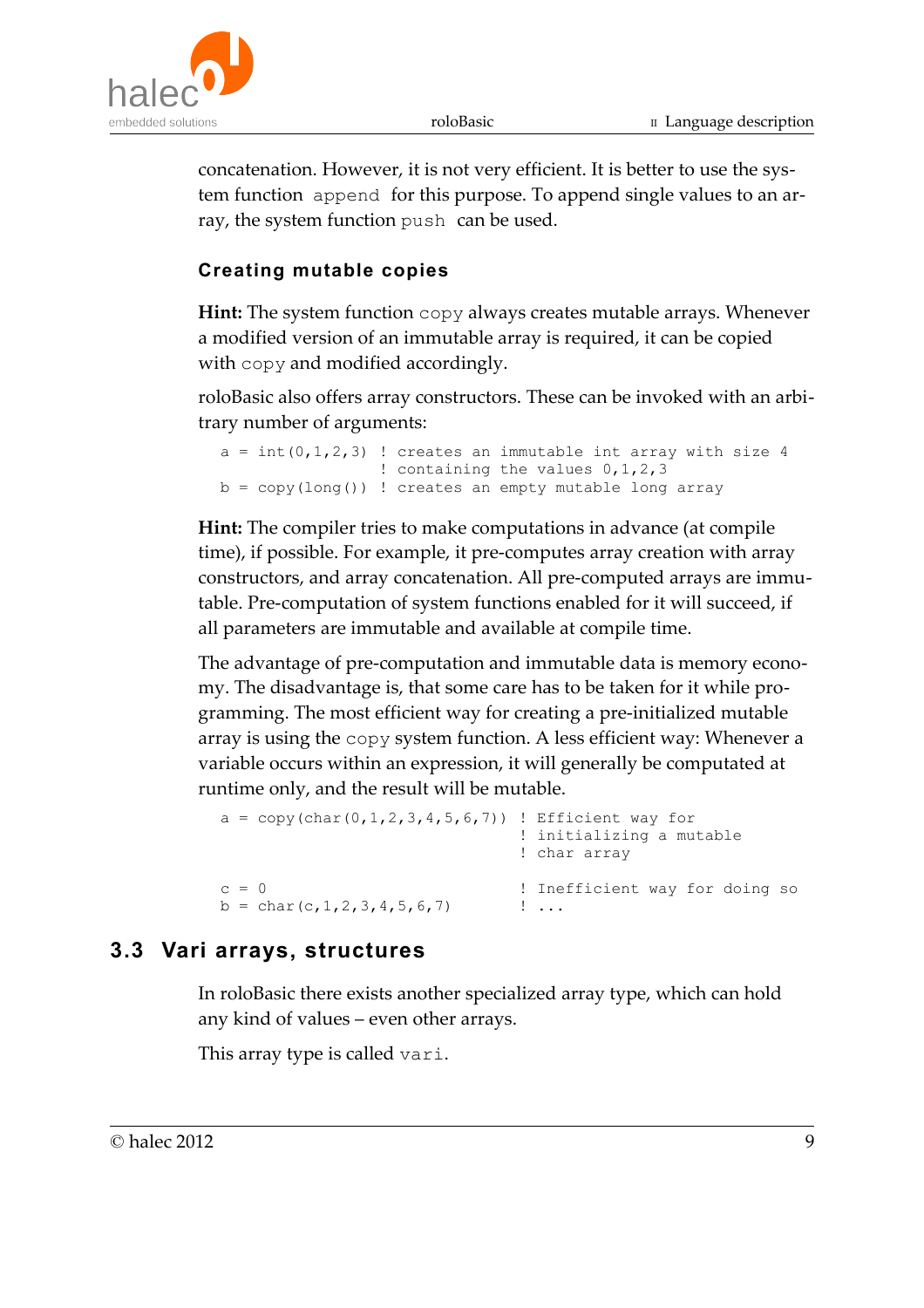

In roloBasic, vari arrays can be used as structures. Always when structures are mentioned, we are really talking about vari arrays. Using vari arrays, complex nested or even cyclic data structures can be created easily:

```
a = \dim(\text{vari.0})push a, 4215 ! fill the array a value by value
push a, "Königswasser" 
push a, int(1,2,3)
```
Vari arrays can be created using array constructors, too:

```
a = \text{vari}("A", "few", "strings", dim(char, 2))! Now the following equations are true:
a[2] = "strings"a[2][0] = 'S'! mutable(a) = 1 ! (mutable because of dim call)
```
A vari array slot works like a variable. An assignment to an array slot is not a copy. This is why chained or cyclic data structures can easily be created:

```
a = copy(vari(1,0))b = copy(vari(2, a))a[1] = b! now the following equations are true:
a[1][1][0] = 1a[1][1][1][0] = 2
```
#### **3.4 Equivalence and identity**

The system function same checks two values for identity. This is a very strong criteria. Two numbers with the same value are always identical, but an array is only identical to itself. Two individually created arrays are never identical, even if they contain the same values. An exception is when two immutable arrays with same values are created. In this case, it can happen that the array is only created once – so it will be identical to itself, of course.

The relational operator "=" checks two values for equivalence. This is a weaker criteria. Two equally sized arrays are equivalent, if they share identical values in the same order. This is even true if the element type of the arrays is different. For example, an int array can be equivalent to a long array: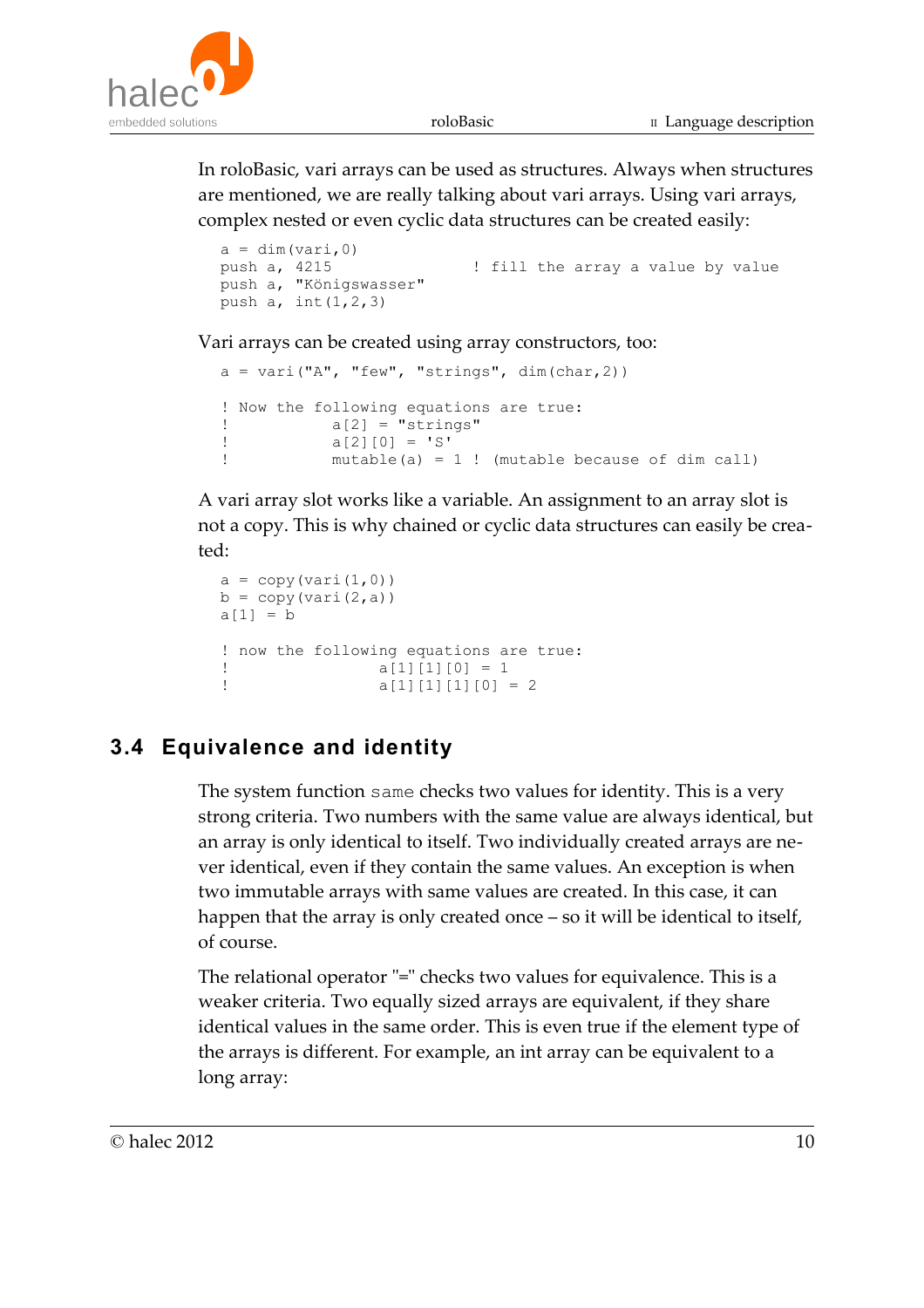

```
! Same numeric values are always identical:
: e. q. same (10, 10) = 1a = \text{vari}(1, 2)b = int(1, 2)c = a! now the following equations are true:
\text{same}(a,b) = 0 ! a and b are not identical...<br>! a = b ! ...but equivalent
! a = b ! ...but equivalent
! same(a, c) = 1 ! a and c are Names for the same
! array, so same(a, c) = 1a1 = \text{vari}(a,3) ! Now we create two nested structures holding
b1 = \text{vari}(b, 3) ! the same values
! now the following equations are true:
! a1 <> b1 ! a1 and b1 are neither equivalent nor identical
```
This may be surprising at first glance. However, the elements of all and b1 are not identical, so a1 and b1 are not equivalent: a1 and b1 can be distinguished just by comparing their elements using same:

```
! clearly the following equations are true: 
! same (a1[0], a) = 1! same(b1[0],a) = 0
! thus a1 and b1 are not equivalent.
```
## **4 Control flow statements**

roloBasic has only few control flow statements. The GOTO statement, well-known from other basic dialects, is not implemented in roloBasic.

#### **4.1 Conditional statements**

roloBasic uses the IF-Statement for branching. The associated keywords are if, endif, else and elseif. Directly after if and elseif an expression followed by a line break is expected. After else and endif a line break is expected, too:

```
if isArray(x) or isArray(y)
  print "x or y is an array."
elseif x>y
  print x, " is greater than ", y
elseif x=y
  print x, " equals ", y
else
  print x, " is smaller than ", y
```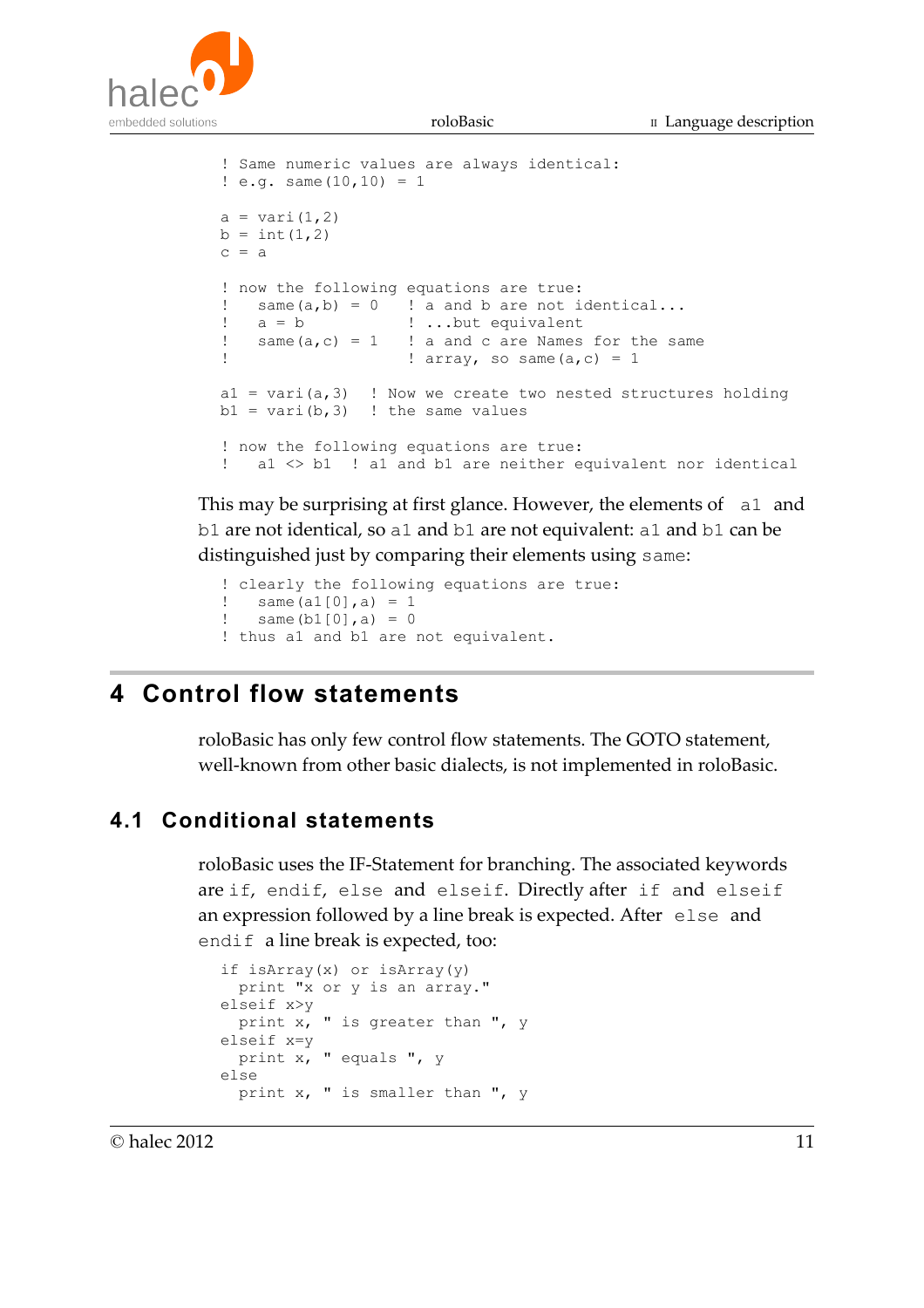



endif

#### **4.2 Iteration**

Iteration is usually much more efficient as recursion.

#### **For loop**

The for loop is convenient, but not the most efficient control statement for iteration:

```
a = "Hello roloBasic!"
b = dim(char, 0)for i=0 to 4
 push b, a[i]+1next
for i=size(a)-1 downto 0 step -2 push b, a[i]
next
! Now we have: b = "Ifmmp:iaoo le"
```
Watch out: The step and stop values are recalculated every iteration.

The keyword downto can be used to decrement the loop counter. The keyword step is required for increment values different from 1 or -1.

#### **Do loop**

Die infinite loop looks like this:

```
do
   println "... till hell freezes over..."
loop
```
The do can be followed by the keyword while and an entry condition. The loop can be followed by the keyword until and an exit condition. Any loop can be aborted by the break command.

```
! Loop with 3 exit paths:
do while y < x * xy = getnextvalue(y)
  if y = check break
   endif
loop until y < max
```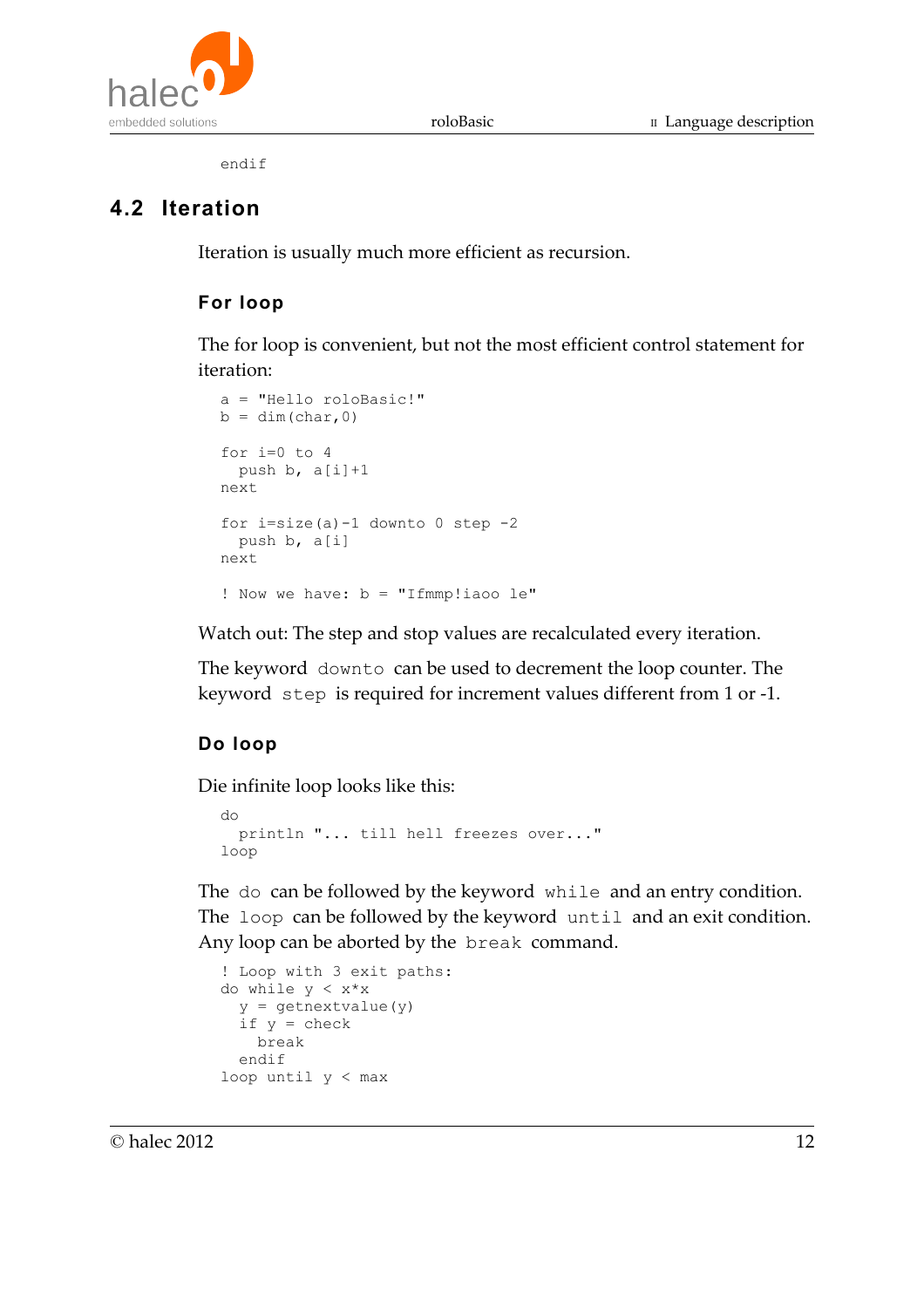# **5 Procedures and functions**

Frequently used command sequences or calculations should be implemented as a procedure or function.

#### **5.1 Procedures**

A procedure definition is initiated with the keyword procedure, followed by the procedure name and a comma separated list of formal parameters. A line break at the end of this list finishes the procedure head.

The subsequent commands define the body of the procedure. The procedure is finished by the keyword end.

```
procedure printarray a
   if isarray(a)
     print "("
     do
       printarray a[i] : i=i+1
       if i=size(a) : break : endif
      print ","
     loop
     print ")"
   else
     print a
   endif
end
printarray "Hello" ! --> (72,101,108,108,112)
```
In roloBasic, Parameters are always value parameters. They work like local variables, which are initialized by the actual parameters every time the procedure is called.

Local variables are always initialized by 0 every time the corresponding procedure is called. Within a procedure, all variable references are considered local by default. So in the example code, the variable  $\pm$  is created automatically as a local variable and initialized with the value 0 every time the procedure printarray is called.

Within a procedure, global variables can be accessed using the prefix keyword global: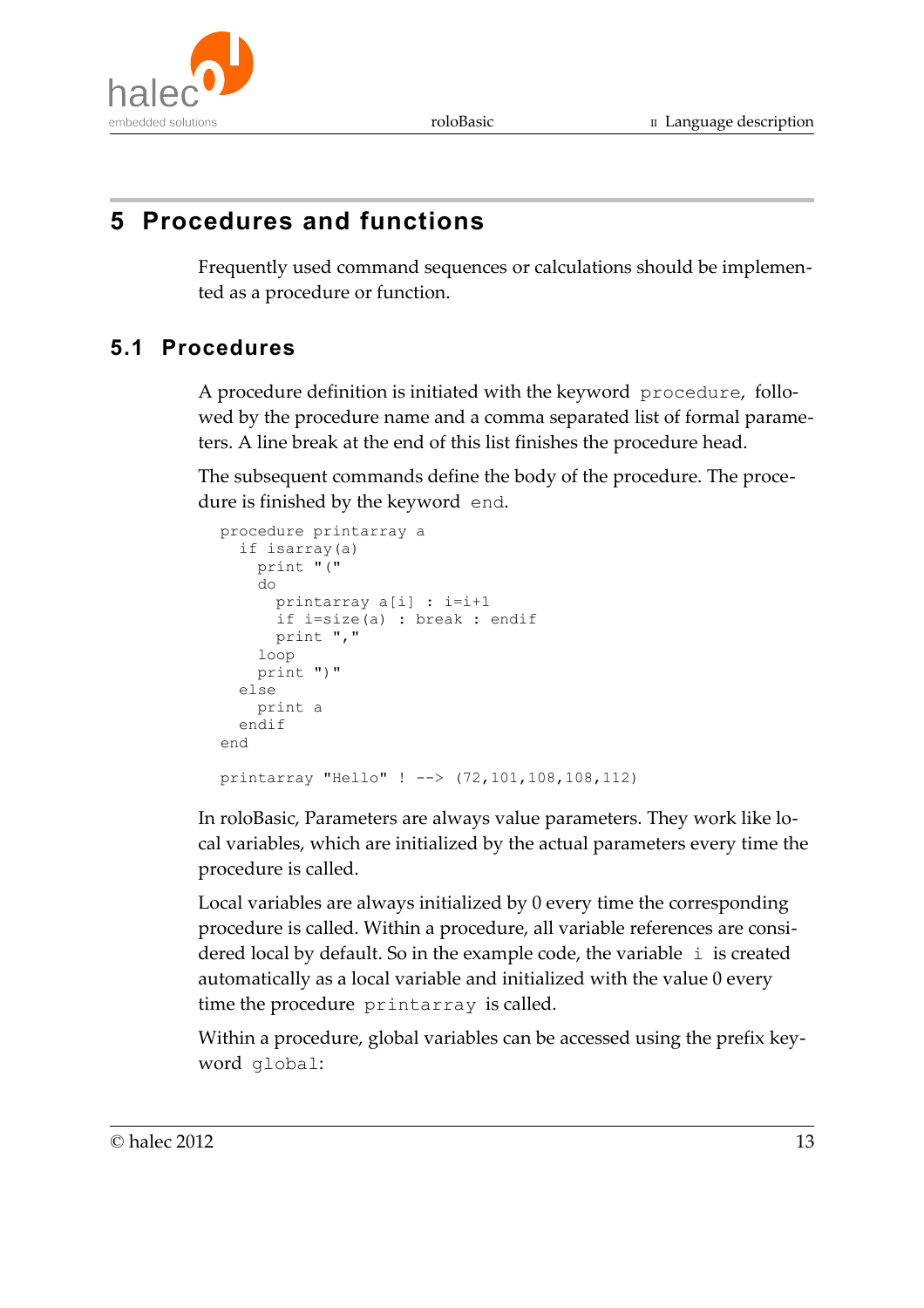



```
procedure log message
  append global logstring, message
end
log "Hello"
log ", "
log "roloBasic"
log "!"
! --> logstring = "Hello, roloBasic!"
```
Procedures are ordinary values, like arrays. A procedure definition works by creating a vari array which contains a representation of the procedure, and assigning it to a variable, whose name is given by the procedure name. So, procedures may be copied, stored in vari arrays or used as actual parameters for other procedures.

Watch out for the following characteristics:

- In order to call a procedure, it has to be stored within a variable. The roloBasic syntax doesn't allow calling a procedure which is stored as array element directly. However, the procedure may be copied into a variable in order to be called.
- Within a procedure, variable references are local by default. In contrast, procedure calls are global by default. So, a procedure call within a procedure will access a global variable, which contains the procedure to be called. In order to call a procedure which is stored within a local variable, the prefix keyword local has to be used.
- At least one space character is required between a procedure name and its first parameter.

```
procedure test1
  print "hello"
end
procedure test2 p
 proc = p[0] ! copy procedure from p[0] into local var.
local proc [11] call the procedure
end
a = dim(vari, 1) ! create vari array with a single element
a[0] = test1 ! copy procedure test1 into array a
test2 a ! call procedure test with actual parameter a
```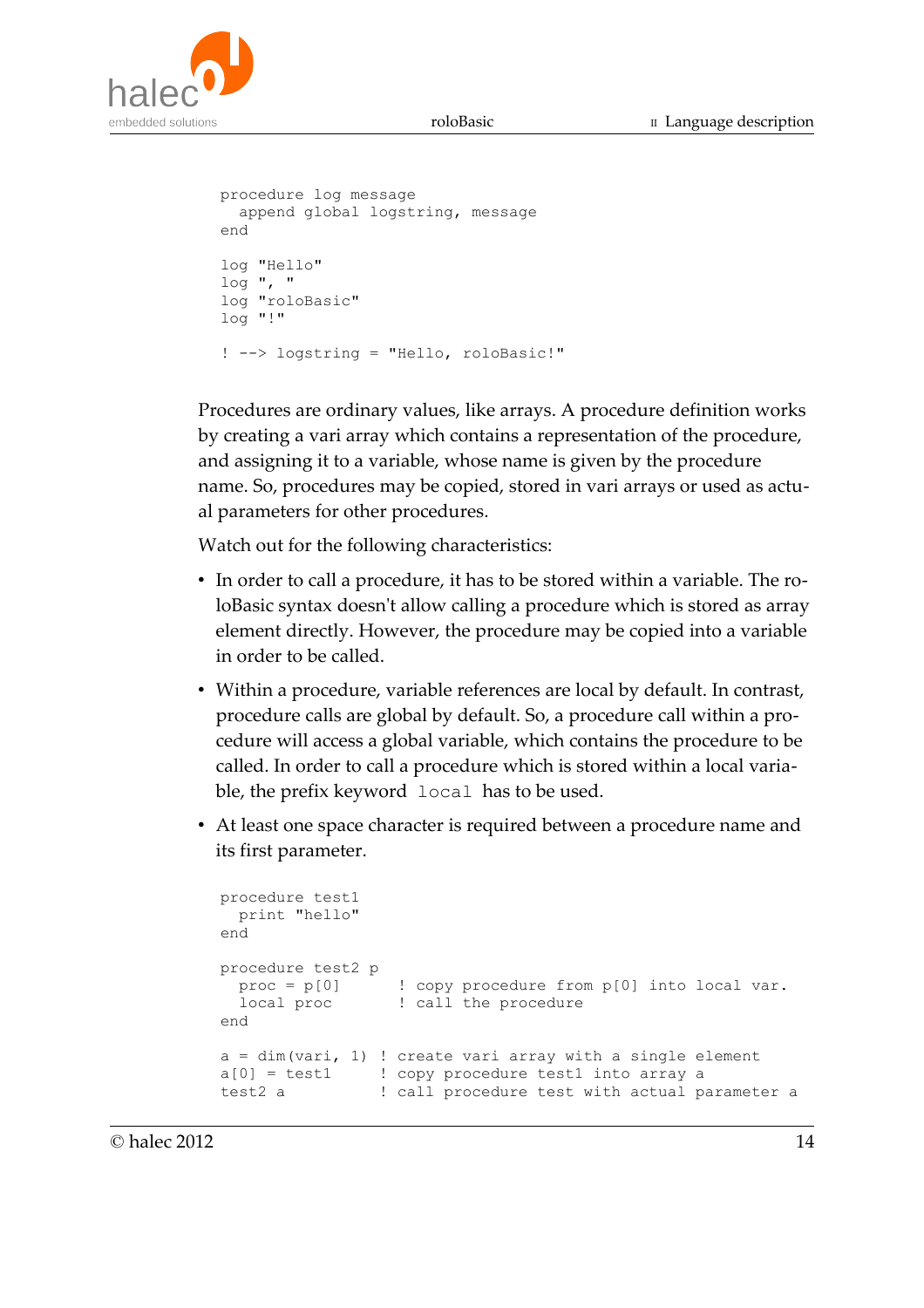

When execution arrives the end of a procedure body, the procedure is terminated. It is also possible to terminate a procedure at any point within its body using the command return.

A procedure has no direct return value. However, values may be returned by using global variables. It is also possible to pass an array as actual parameter, and modify it within the procedure. So, an array may be used as a way for returning several values from a procedure call.

#### **5.2 Functions**

A function works almost like a procedure. However, a function always returns a value. Furthermore, the parameter list of a function is always delimited by parentheses.

The return value may be passed using the command return <expression>. Within a function – in contrast to a procedure – the keyword return always has to be followed by the return value. If execution arrives the end of a function body without coming across a return command, the value 0 will be returned.

Functions are values, and exactly like procedures, they may be assigned to variables or arrays elements. However, unlike procedures, functions contained by array elements may be called directly.

```
function fib(x)
 if x \le 0 return 0
  elseif x=1
    return 1
  else
   return fib(x-2) + fib(x-1) endif
end
procedure test2 p
  print p[0](10) ! call the function contained in p[0]
end
print fib(10) ! print 55
a = \dim(\text{vari}, 1) ! create vari array with a single element
a[0] = fib ! copy function fib into array a
test2 a ! call procedure test2 with actual parameter a
                  ! --> will print 55, too
```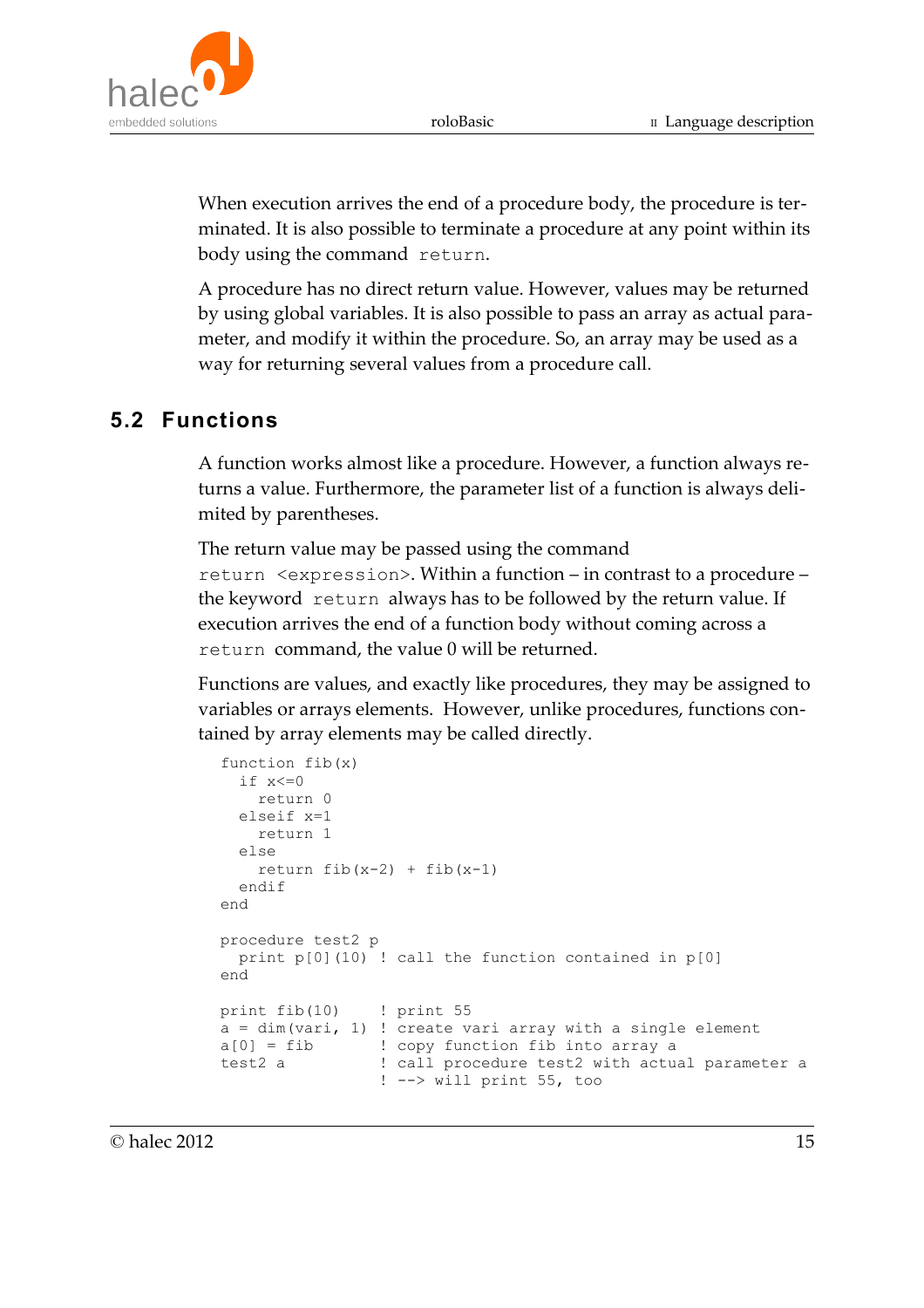

# **6 Exceptions**

In roloBasic, a runtime errors always throws an exception, which can be caught using the catch command. An uncaught exception results in program termination, furthermore an error message containing the exception value will be generated.

The throw command is used for throwing user exceptions. These work exactly like system exceptions. If the value of a system exception is passed to the throw command, there will be no difference between the user generated exception and an original system exception.

```
i = 5a = 1000do
 a = a div i
 i = i - 1loop
catch ex
if ex = divisionByZero
  print a
else
  throw ex ! If it was a different exception, we just
            ! throw it again.
endif
```
The catch command must be followed by a single variable name. It will catch any exception which is "passing by" and assign it to this variable. If a catch command is arrived without any exception, the value 0 will be assigned. So, exception handling will usually look like this:

```
catch ex
if ex
  ... error handling ...
endif
```
The throw command throws an exception. It accepts an arbitrary value as parameter, which will be assigned to the exception. Even nested data structures may be used as value of an exception. However, if an exception is not caught by a catch command, the system will only output single numeric values within the resulting error message.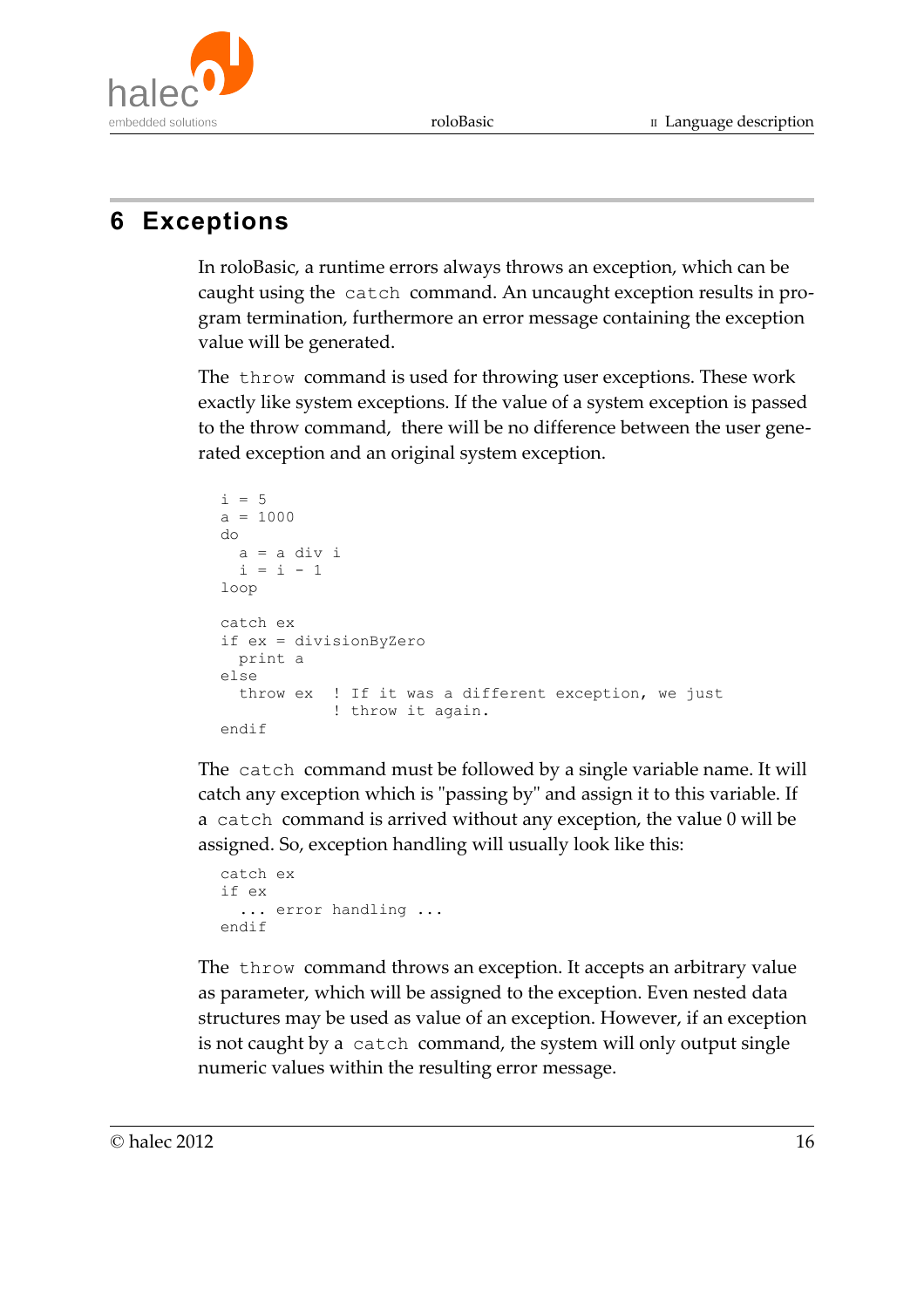

# **III THE STANDARD ENVIRONMENT**

All operators, procedures, functions and constants specified within this section are integral parts of roloBasic. Their names are reserved, and cannot be used as variable names. It is not possible to assign new values to these names. System functions and procedures can be called exactly like user defined ones. However, they do not represent values, so they cannot be passed as parameters or assigned to variables or array elements.

# **1 Arithmetic operators**

Small values need less memory as big values. This memory "micro management" for numeric values works fully automatic, so the user doesn't have to care about it. The user may assume having 32 bit values all the time, with values within the range -2147483648 ... 2147483647. However, numeric overflows beyond this range won't be detected. So the expression 2147483647 + 1 yields the result -2147483648.

#### **1.1 Addition**

value =  $a + b$ 

Adds two values.

• **Parameters:** Two numeric values or two arrays with same element type. The following condition must hold:

```
(not isarray(a) and not isarray(b)) or _
isarray(a) and isarray(b) and type(a)=type(b)
Violation of this condition triggers the exception typeFault.
```
• **Return value:** Result of the addition. If the parameters are arrays, a new array of the same element type will be created, which contains the concatenation of both parameter arrays.  $("hi"+"ho" = "hiho")$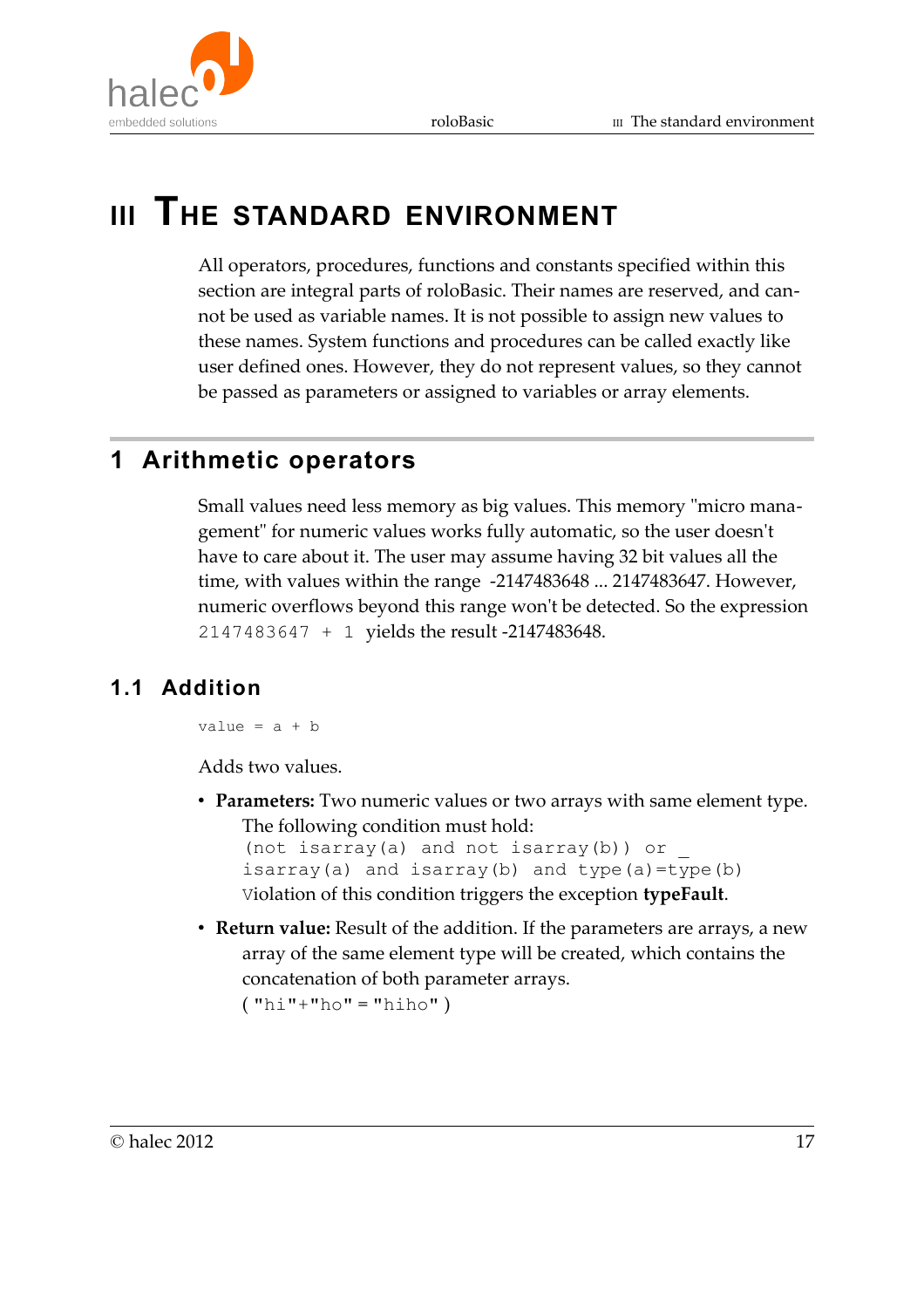

#### **1.2 Subtraction, Multiplication**

value =  $a - b$ value =  $a * b$ 

Operators for substraction and multiplication.

- **Parameters:** Two numeric values. The following condition must hold: not isarray(a) and not isarray(b) Violation of this condition triggers the Exception **typeFault**.
- **Return Value:** Result of the computation.

#### **1.3 Division, Modulo**

value = a div b value = a mod b

Calculates the integer division and the remainder accordingly.

- **Parameters:** Two numeric values. The following condition must hold: not isarray(a) and not isarray(b) Violation of this condition triggers the Exception **typeFault**. If the value of the second parameter is 0, the Exception **divisionByZero** will be thrown.
- **Rückgabewert:** Result of the computation.

## **2 Relational operators**

A common characteristic of all relational operators in roloBasic is that they are not recursive. Nested structures will only be examined at top level. Array elements containing other arrays will only be compared in terms of identity.

All comparisons result in a truth value. roloBasic uses the values 0 (as "false") and 1 (as "true") to represent truth values. roloBasic interprets all values unequal 0 as "true".

#### **2.1 Identity (same)**

```
value = same(a,b)
```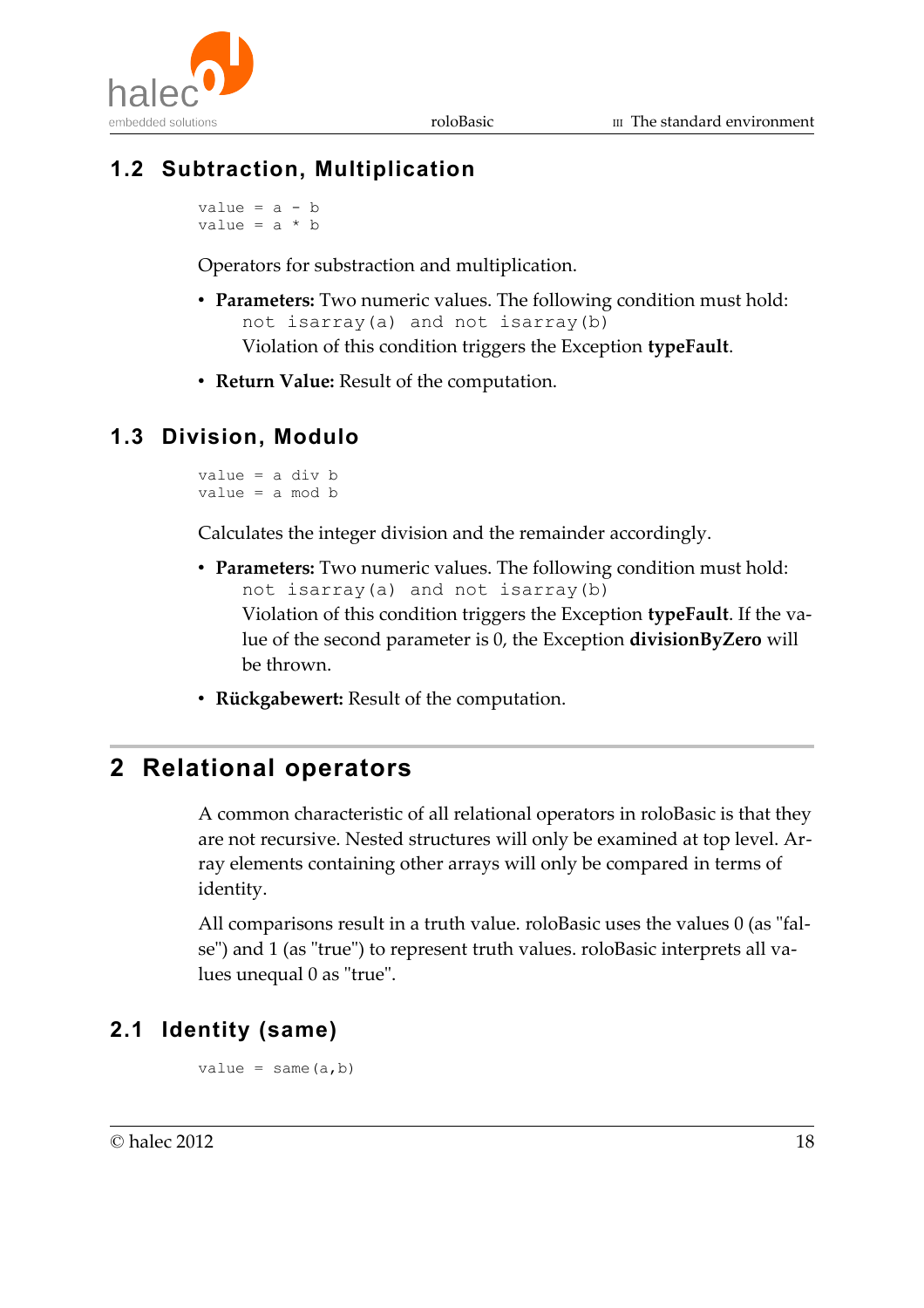

Determines the Identity of two values, that is, if a and b are the same value. This is always true for two numeric values if they represent the same number.

However, an array is only identical to itself. Two seperately created arrays with the same content are *not* identical.

If a is an array and same  $(a, b)$  holds, changing an element of a will lead to the same change in b, since a and b are just different names of the same data object.

Assigning a new value to a will not lead to any change in b because in this case just the meaning of the name a is modified. The data object formerly assigned to a is *not* modified.

- **Parameters:** Two arbitrary values.
- **Return value:** 0 or 1

#### **2.2 Equivalence (=, <>)**

value =  $a = b$ 

Determines the equivalence of two values.

value =  $a \Leftrightarrow b$ 

Determines if two values are *not* equivalent.

```
The following assertion always holds: same (a=b, not (a \le b))
```
In roloBasic, two arrays are equivalent, iff they are of same length and all contained values are pairwise identical.

The following function computes the equivalence of two values by using the system function same:

```
function equivalent (a, b)
  if not isarray(a)
    return same(a,b)
 elseif same(size(a), size(b))
    for i=0 to size(a)-1 if not same(a[i], b[i])
         return 0
       endif
    next
     return 1
```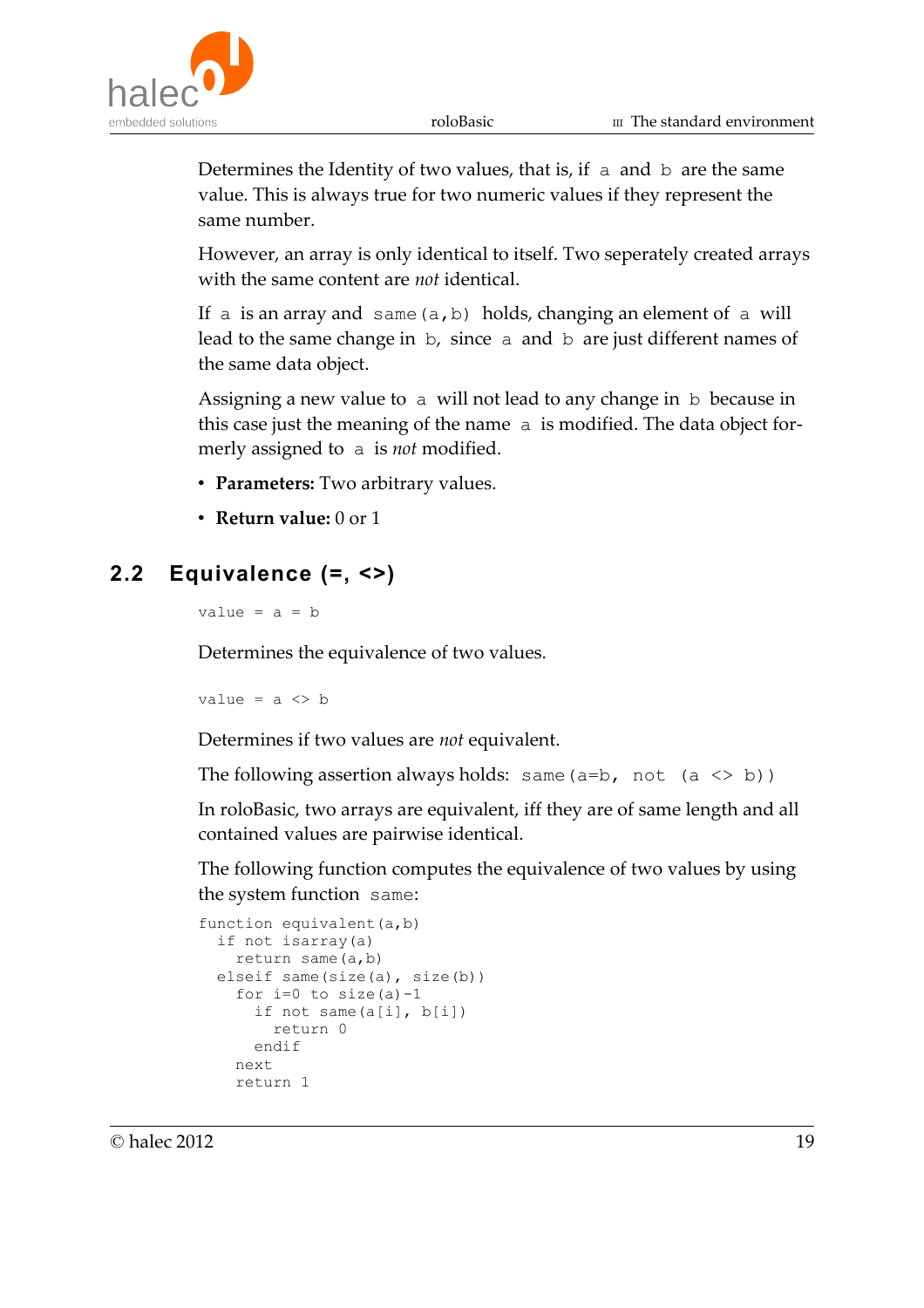

```
 else
     return 0
   endif
end
```
The assignment operator "=" uses the same symbol like the equivalence operator, however this doesn't matter much.

After an assignment

 $a = b$ 

always holds: same  $(a, b)$ . So, an assignment does more than just establishing equality. In contrast, after this assignment, a and b are names of the same data object.

- **Parameters:** Two arbitrary values.
- **Result value:** 0 or 1

#### **2.3 Order relations (>,<,>=,<=)**

```
value = a > bvalue = a < bvalue = a \ge bvalue = a \leq b
```
These operators all define the same order. Therefore always holds:

 $(a < b) = (b > a)$  $(a < b) = (not (a > = b))$  $(a < b) = (not (b < = a))$ 

Strictly speaking, they define two orders:

- Numerical order: The order relations can be used to compare numeric values.
- Lexicographical order, relating to arrays containing numerical values.

When comparing arrays using order relations, the arrays must contain only numeric values. Failing this condition triggers the exception **typeFault**.

Anyhow, this means that strings may be compared using order relations, since they are represented by char arrays, and char is a numeric type in roloBasic. Therefore holds: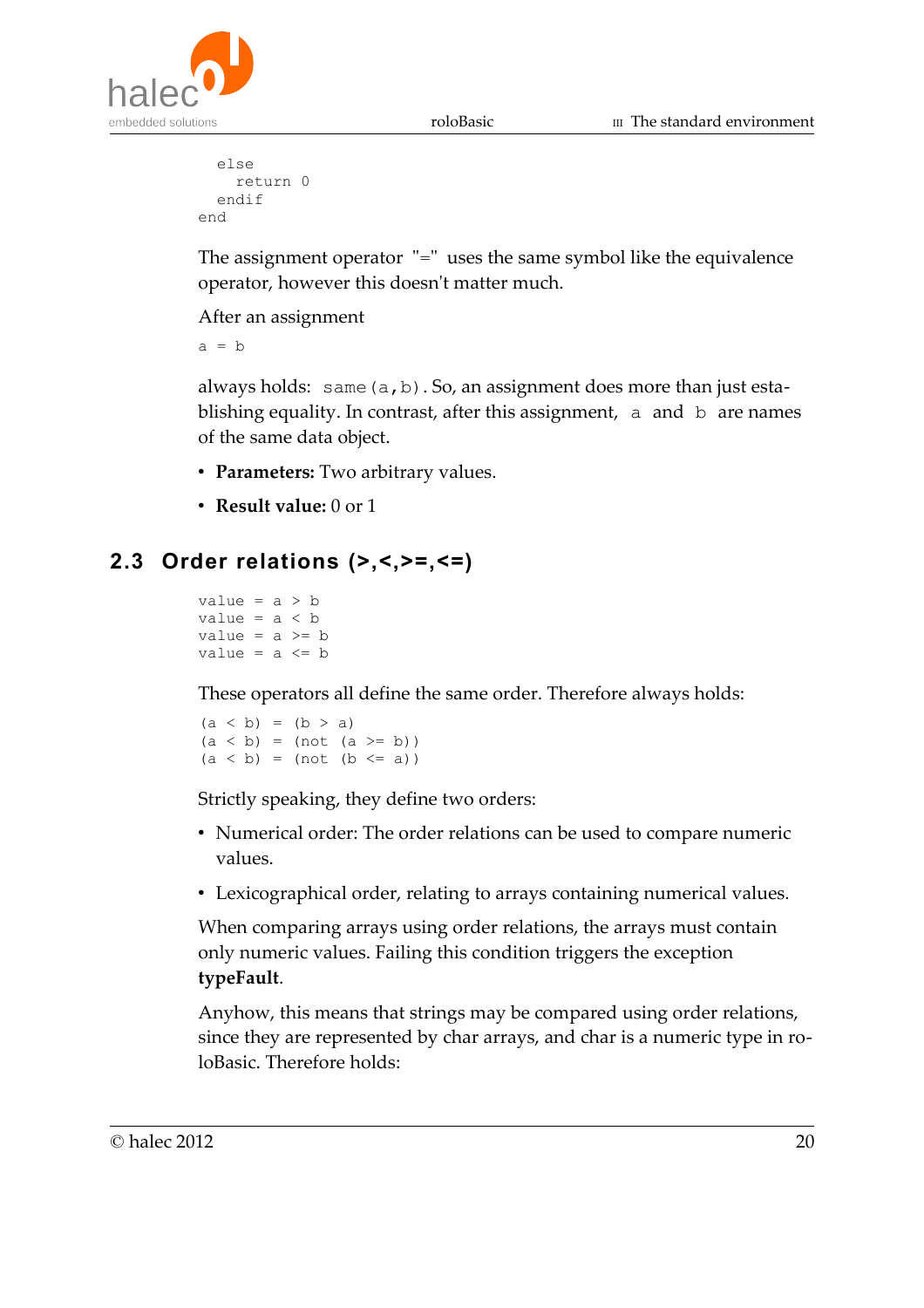

```
"dwarf" < "dwelling"
```
- **Parameters:** Two numeric values, or two arrays containing only numeric values.
- **Result Value:** 0 or 1

# **3 Logic and bit manipulation**

All logic operators except not interpret numbers as bit fields. They can also be used for boolean terms, however, only bit 0 will be used in this case.

This is easier as it sounds:

- For writing boolean terms, the operators and, or, xor and not may be used.
- For bit field manipulation, the operators and, or,  $x_0$ ,  $\langle \langle \rangle \rangle$  and bnot maybe used. All numeric values should be regarded as 32 bit values in two's complement representation.

#### **3.1 and, or, xor**

```
value = a and b
value = a or b
value = a xor b
```
bitwise logic operations in 32 bit two's complement. May also be used as boolean operators.

- **Parameters:** Two numeric Values. The computation always works as if all values were 32 bit, even if the input values are small numbers.
- **Return value:** Result of the bit manipulation.

#### **3.2 Boolean negation (not)**

value = not a

Boolean negation.

• **Parameters:** A numeric value.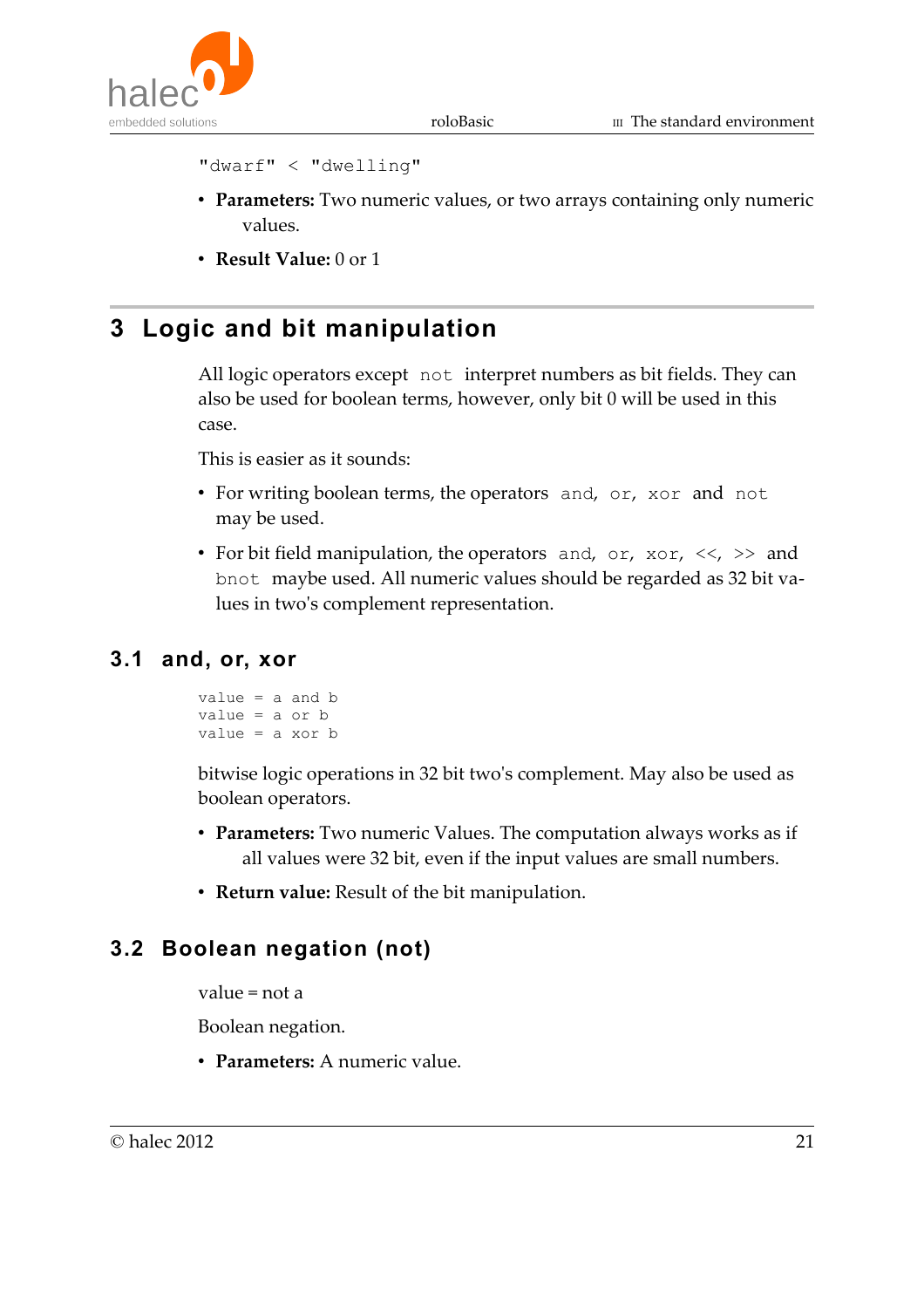

• **Return value:** If a=0, the return value is 1, otherwise it is 0.

# **3.3 Negation for bit manipulation (bnot)**

value =  $bnot(a, type)$ 

Not operation for manipulation of bit fields. The value a is regarded as bit field of the size of the type type. This is 8 bits for the type char, 16 bits for int and 32 bits for long. All bits in this field will be negated. The result of the operation is a numerical value of the specified type.

- **Parameters:** A numeric value and a numerical type code.
- **Return value:** Result of the bit field negation.

#### **3.4 Arithmetic shift operators (<<, >>)**

value =  $a \ll b$ 

Shifts all bits of a by b steps to the left. This is equivalent to a multiplication of  $\alpha$  with  $2^b$ .

value =  $a \gg b$ 

Shifts all bits of a by b steps to the right. The most significant bit (and hence the sign) is retained.

- **Parameters:** Two numeric values.
- **Return Value:** Result of the shift operation.

## **4 Array management**

Arrays are the only kind of data structures in roloBasic, and they are very efficient. Arrays can be created at any time, as long enough free memory is available. The memory taken by an array can be deallocated by simply "forgetting" the array, by making sure no more access to the array is possible. Arrays can be resized anytime, the maximum array size is only bounded by the amount of free memory available. Arrays can also be empty, and therefore contain zero elements. The array content is retained when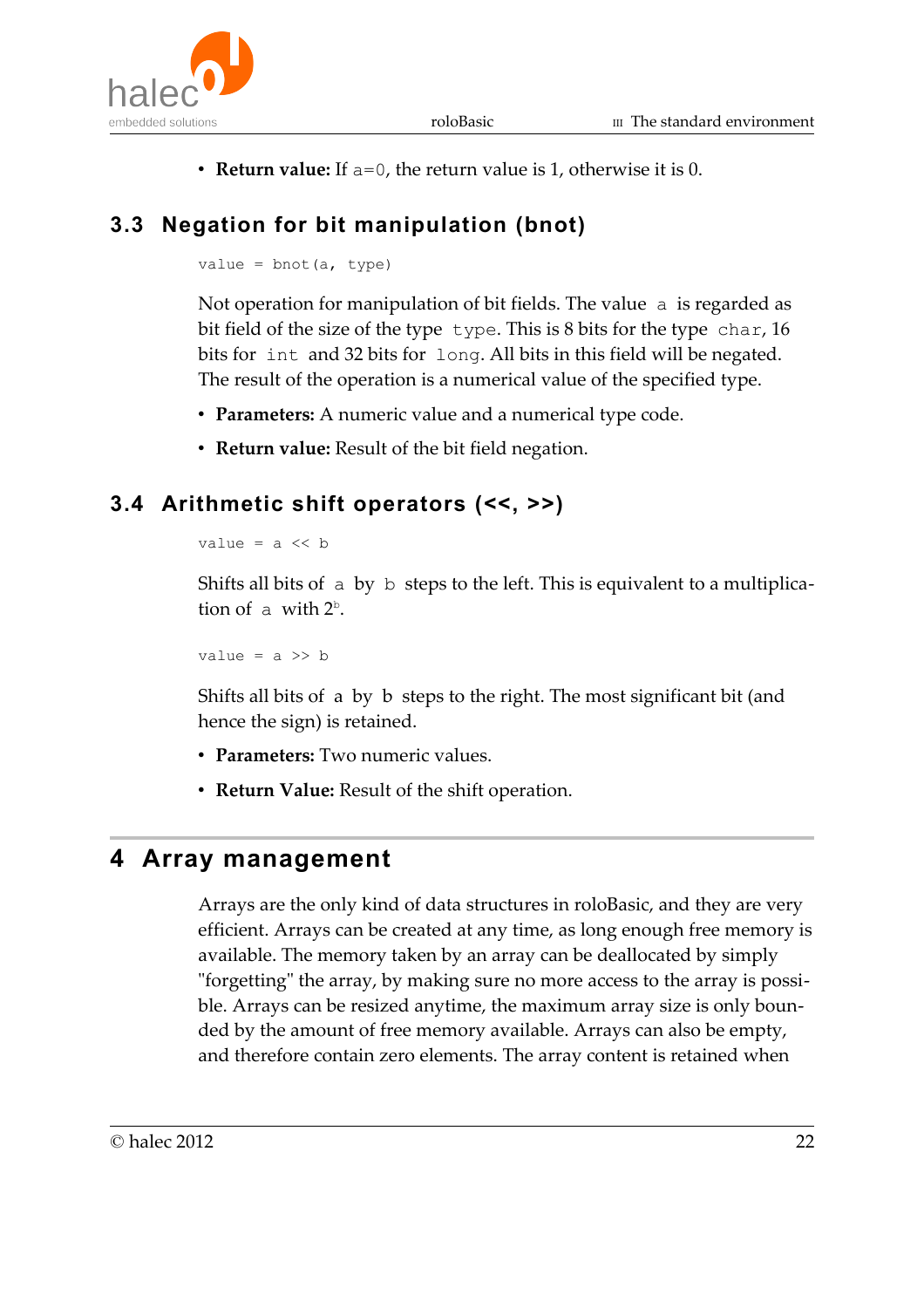

resizing, except elements removed due to downsizing. When upsizing, new elements are initialized by 0.

Arrays have a fixed element type. The possible element types are:

char, int, long, vari

The element type determines which values are allowed to be stored in an array. char, int and long permit numeric values within the corresponding range only. vari allows arbitrary values, even arrays. Therefore, vari arrays are often called structures.

These element type names are implemented as system constants encoding a numeric code which represents the corresponding type. However, they can also be used as array constructors, and be called like a function with variable argument list. The parameters of the constructor call determine the initial content of an array created this way. Array constructors create immutable arrays, if all values are known at compile time.

#### **4.1 Creating mutable arrays (dim)**

```
value = dim(type, size)
```
Creates a new, mutable array of type type and size size. All Array elements are initialized as 0.

- **Parameters:** A numeric type code and a numeric size value.
- **Return value:** The newly created array.
- **Exceptions:** outOfMemory.

#### **4.2 Array constructors(char, int, long, vari)**

```
value = char(...)value = int(...)value = long(...)value = \text{vari}(\ldots)
```
Creates a preinitialized immutable array with the respective element type.

• **Parameters:** Arbitrary list of values. The values must comply with the element type. The list also may be empty in order to create an empty immutable array.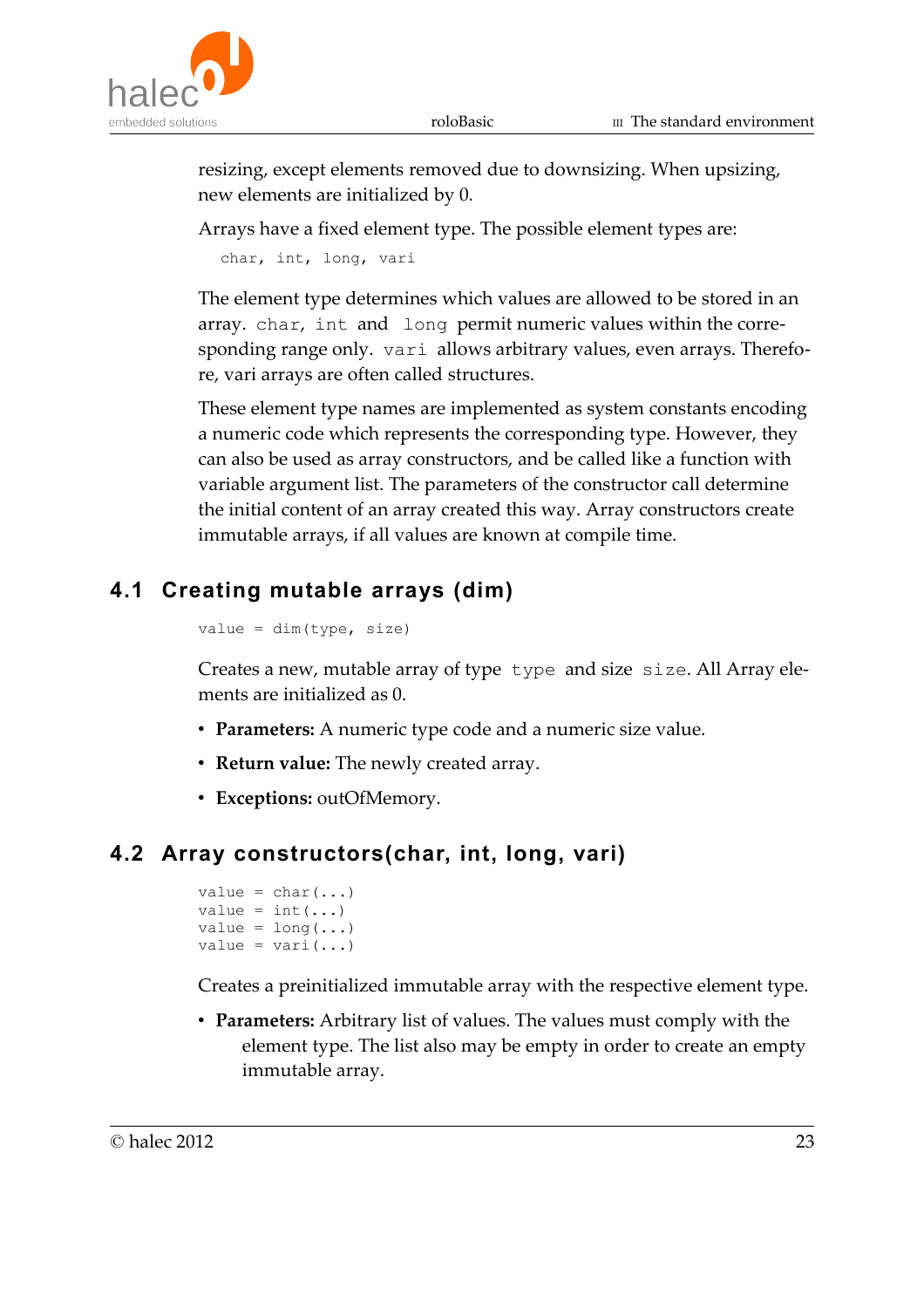

- **Return value:** The newly created immutable array.
- **Exceptions:** outOfMemory.

# **4.3 Array identification(isArray)**

 $value = isArray(a)$ 

Determines whether a is an array or not.

- **Parameters:** An arbitrary value a.
- **Return value:** 1, if a is an array. Otherwise 0.

#### **4.4 Array resizing (resize)**

#### resize a, newSize

Alters the size (=Number of elements) of the array a to newSize. Newly created array elements are initialized by 0. Mutable arrays may be resized anytime. However, immutable arrays cannot be resized. The least possible array size is 0. The maximum size is only determined by the amount of free memory available.

- **Parameters:** An array and a numeric value.
- **Exceptions:** outOfMemory.

#### **4.5 Inquiring array size (size)**

```
value = size(a)
```
Determines the number of data elements of  $a$ . If  $a$  is an array, size(a) is the current number of data elements. If a is a numeric value, size $(a) = 1$ .

- **Parameters:** An arbitrary value, usually an array.
- **Return value:** The number of data elements of a.

#### **4.6 Creating empty mutable arrays (reserve)**

```
value = reserve(type, size)
```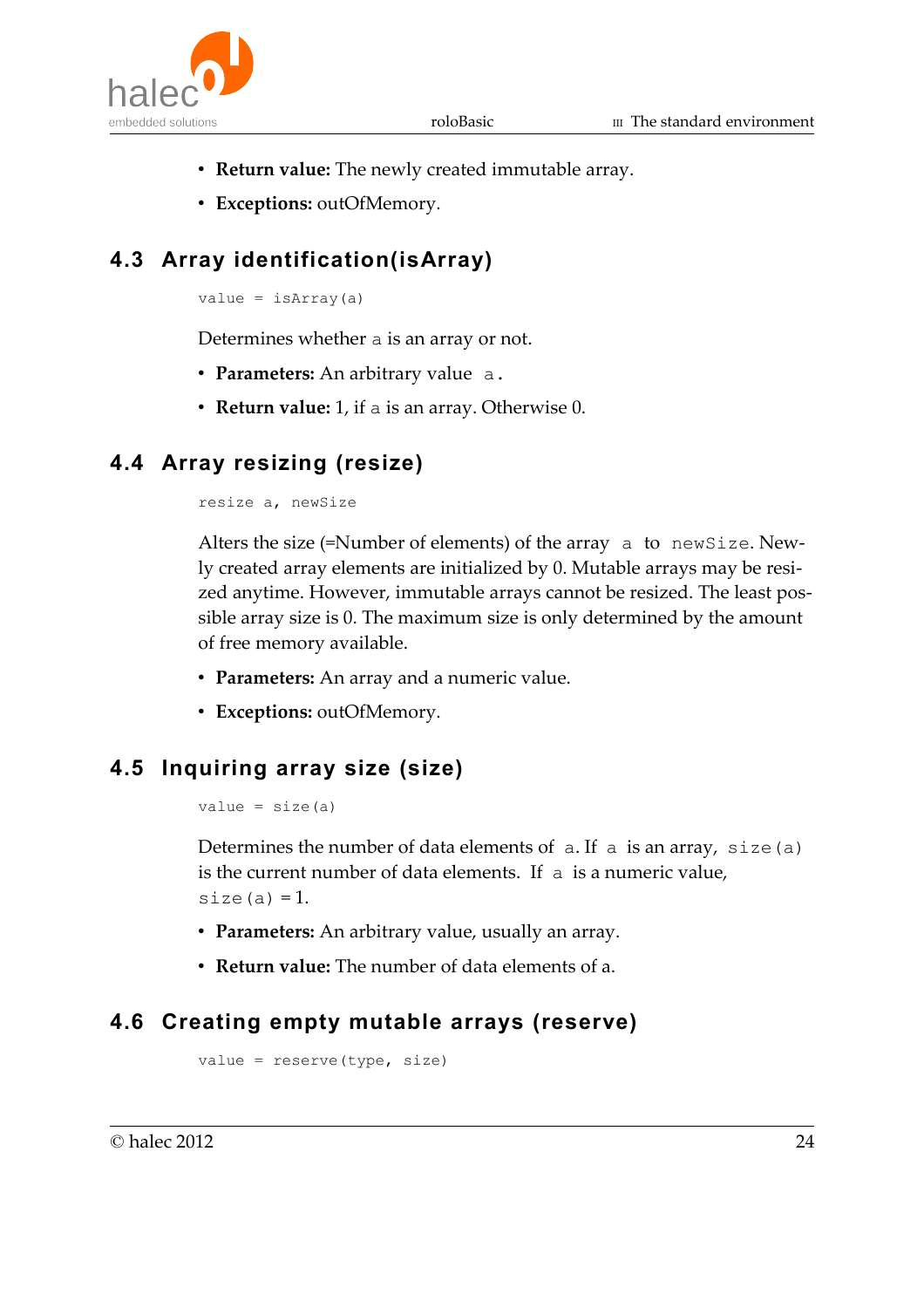

Creates a mutable empty array of type type, which is prepared for very efficient resizing up to size elements. The reserve command is especially useful for creating arrays which are going to be used as a stack. (Resizing beyond size is still possible. And arrays which are created with dim can be used as a stack too.)

- **Parameters:** A numeric type code and a numerci value.
- **Rückgabewert:** The newly created empty array.
- **Exceptions:** outOfMemory.

#### **4.7 Using arrays as a stack(push, pop, top)**

```
push a, x
value = pop(a)value = top(a)
```
In roloBasic arrays can be used as a stack.

- The command reserve is useful for preparing an empty stack.
- The command push appends the value x as new last element to an array a and increases the array size by 1.
- The function top determines the last Element of an array a.
- The funktion pop reads the last Element and removes it from an array a.
- **Parameters:** a must be an array. x may be an arbitrary value which is admissible as array element of a.
- **Return value (only for pop and top):** The last element of the array a.
- **Exceptions:** outOfMemory.

#### **5 More data management commands**

Some additional commands support the usage of roloBasic data objects.

## **5.1 Copying of data objects (copy)**

 $value = copy(a)$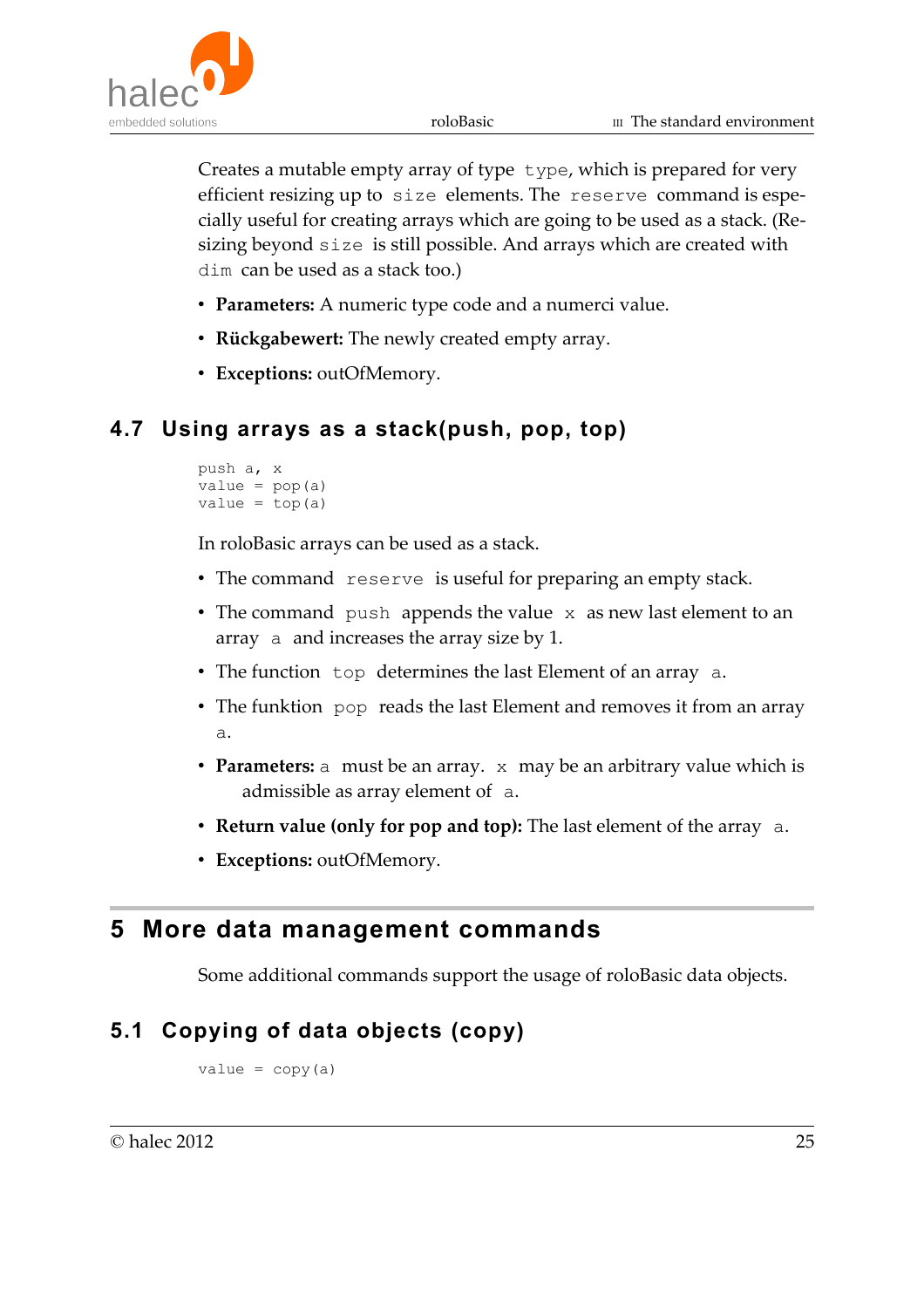

Creates a copy of a.

If a is an array, the copy will be mutable.

Only a shallow copy is created. The copy contains exactly the same elements as the original. The elements of an array will not be copied, but assigned.

- **Parameters:** a may be an arbitrary value, but basically only the use of array is reasonable.
- **Return value:** A copy of a.
- **Exceptions:** outOfMemory.

#### **5.2 Inquiring the element type (type)**

```
value = type(a)
```
Determines the element type of  $a$ . If  $a$  is a numeric value, its element type is only dependent on its value. Therefore holds:

```
! type(0) = char
! type(256) = int
! type(-1) = int! type(100000) = long
```
If a is an array, the element type which was specified by its creation(e.g. with dim) will be returned.

- **Parameters:** An arbitrary value
- **Return value:** The numeric element type code representing the element type of a.

#### **5.3 Inquiring mutability(mutable)**

```
value = mutable(a)
```
Determines whether a is mutable or immutable. Immutable data objects cannot be modified. So, immutable arrays cannot be resized, and it is not possible to assign values to array elements of immutable arrays.

• **Parameter:** an arbitrary value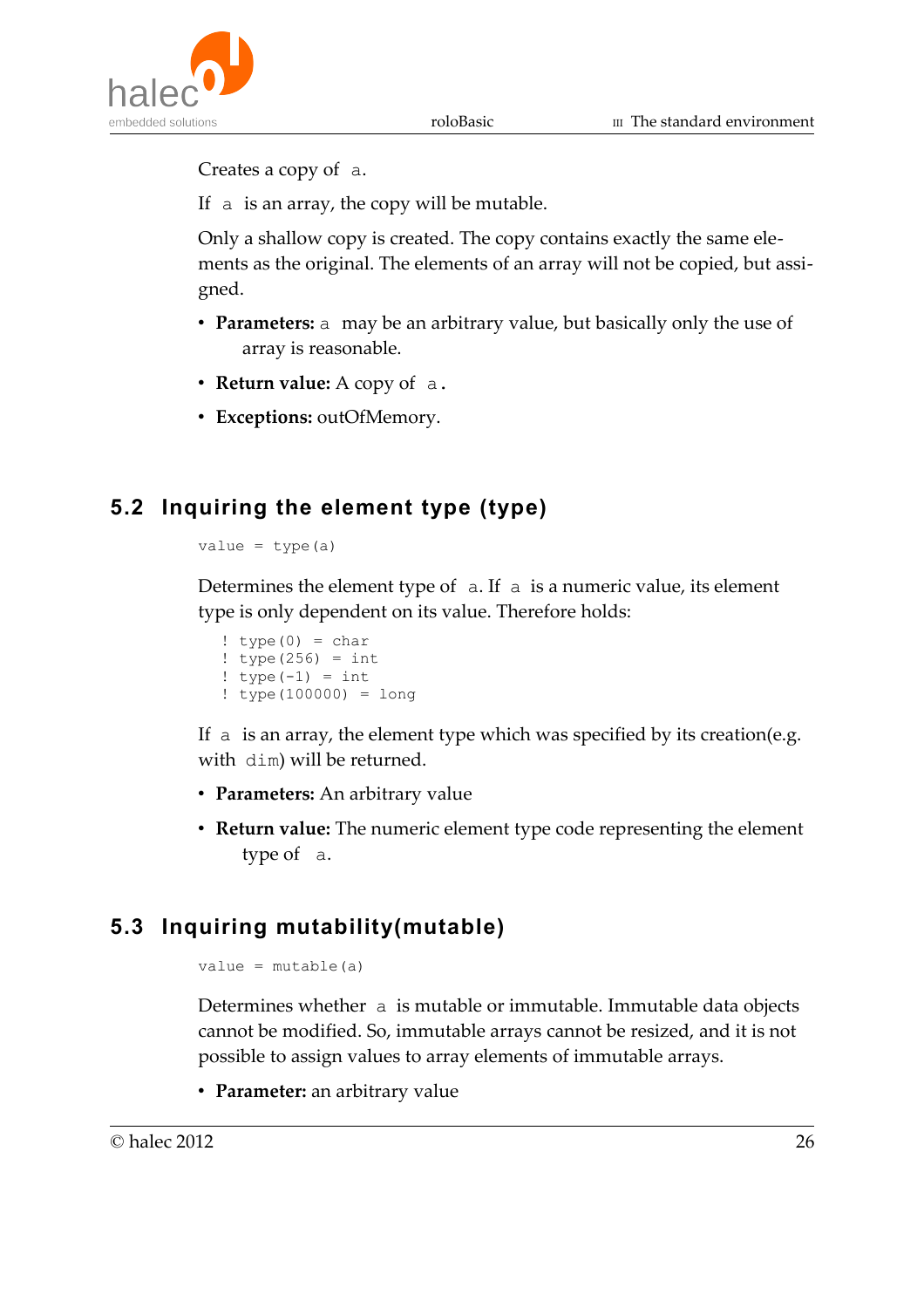

• **Return value:** 1 if a is mutable, else 0.

# **6 Constants**

In roloBasic several global system constants are defined. The names of these constants are reserved and cannot be used as variable names. These system constants contain numeric values, for example for encoding types and exceptions.

#### **6.1 Type codes**

roloBasic defines codes for 4 types:

char int long vari

These constants are codes for the basic types of roloBasic. They can be used for comparing types or specifying element types of arrays. The type vari has an exceptional position, as it can only be used as element type of arrays.

```
! Example:
if type(a) = char and isArray(a) print "a ist a string"
endif
```
#### **6.2 Error codes**

Whenever a runtime error occurs, an exception will be thrown, which is represented by a numeric value. These values are defined by the following system constants:

```
outOfMemory ! Not enough free memory available
rootstackOverflow ! Internal system error
nullpointerAccess ! Internal system error
valueRange ! Range overflow. For example by
                   ! assignment of too large values arrays of
                   ! element type char or int, or by calling
```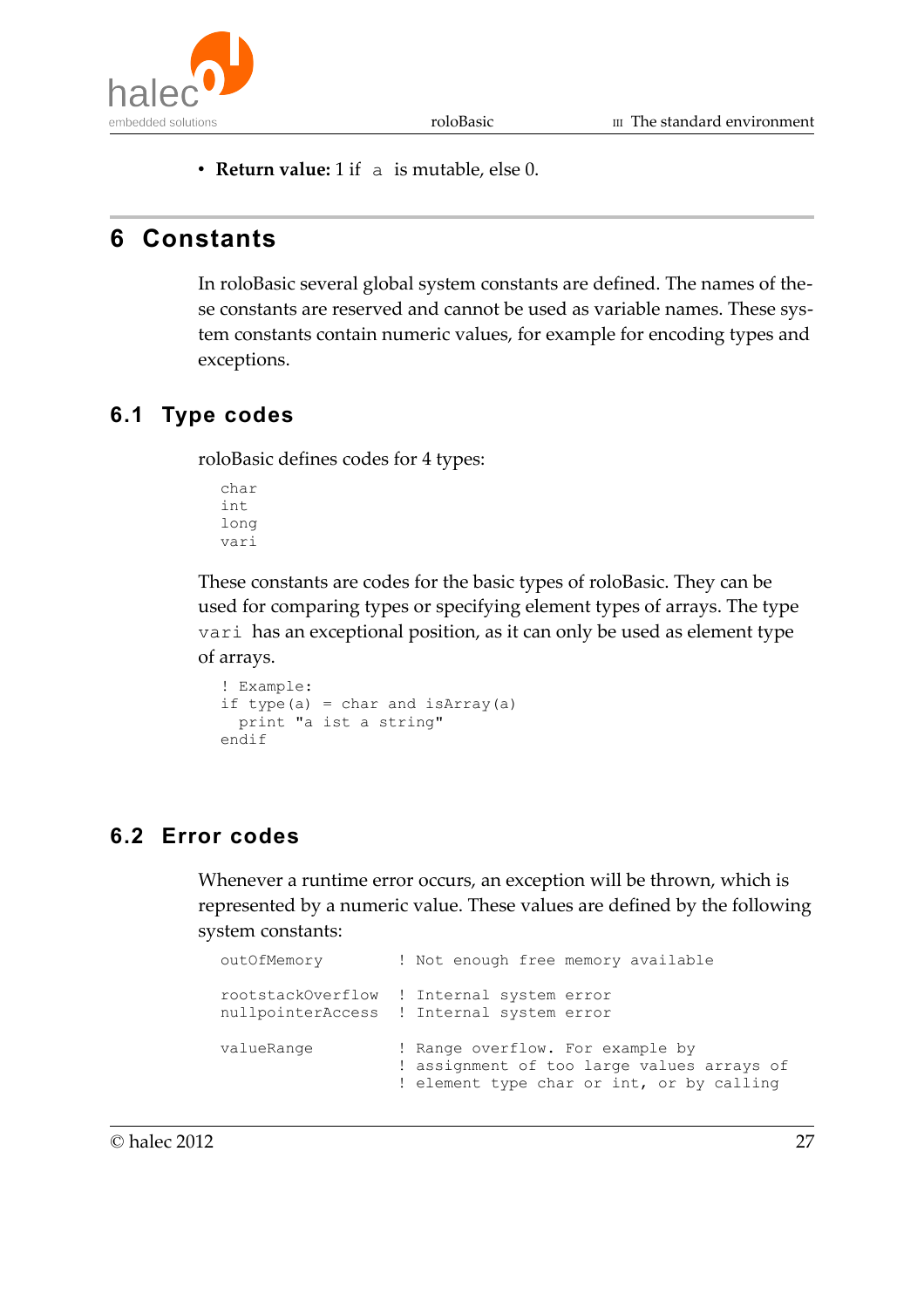

if x = divisionByZero

endif

print "Division by zero!"

|                                                                                |  | ! system functions with restricted value<br>! range for their parameters.                                                                                            |  |  |  |
|--------------------------------------------------------------------------------|--|----------------------------------------------------------------------------------------------------------------------------------------------------------------------|--|--|--|
| divisionByZero                                                                 |  | ! Division by 0. May happen with div, mod                                                                                                                            |  |  |  |
| arqumentFault                                                                  |  | ! Illegal number of parameters when calling<br>! a system function                                                                                                   |  |  |  |
| illegalFunction                                                                |  | ! A variable was used as name for a function<br>! within a function call, although it does<br>! not contain a valid function.<br>! Also applies for procedure calls. |  |  |  |
| indexRange                                                                     |  | ! Index range overflow during array access                                                                                                                           |  |  |  |
| typeFault                                                                      |  | ! Type error.<br>! e.g. when calling a system function which<br>! excepts a numeric value as argument with<br>! an array.                                            |  |  |  |
| ! Example:                                                                     |  |                                                                                                                                                                      |  |  |  |
| print "Integer Quotient: ", a div b<br>print "Remainder: ", a mod b<br>catch x |  |                                                                                                                                                                      |  |  |  |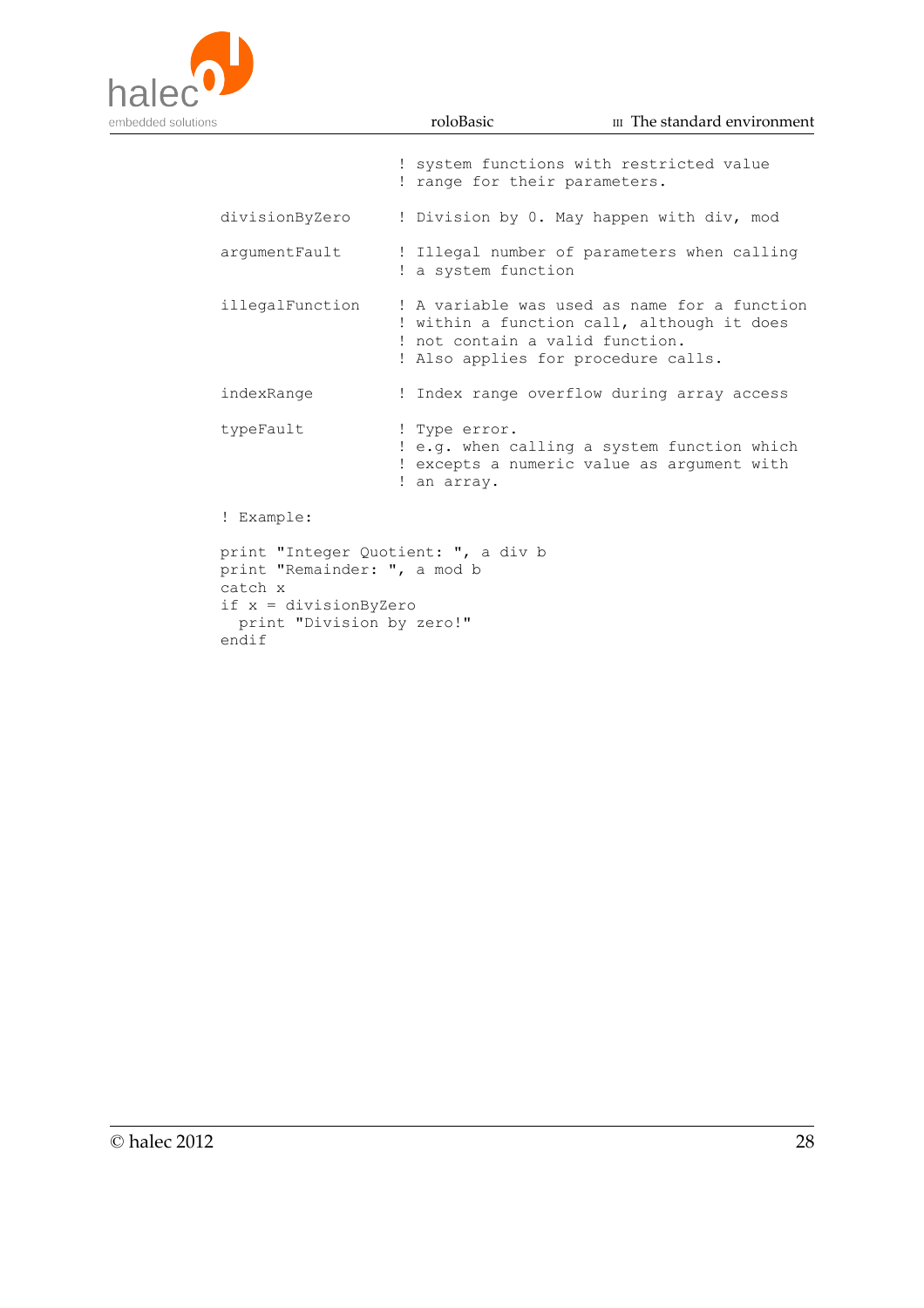



# **IV APPENDIX**

Tables and formal specifications for roloBasic.

# **1 Syntax (in EBNF)**

```
Program = \{ (Statement | Procedure | Function ) NewLine } .
Procedure = "procedure" Ident FormalParams NewLine Block "end" .
Function = "function" Ident "(" FormalParams ")" NewLine 
            Block "end".
Block = { Statement NewLine } .
Statement = Assignment | ProcCall | Do | For | If .
Assignment = Lvalue "="="" Expression .
VarAccess = [ "global" | "local" ] Ident .
Lvalue = VarAccess | ArrayAccess .
ArrayAccess = Expression "[" Expression "]" .
Expression = FunCall | UnaryOperation | BinaryOperation | 
                 Literal | VarAccess | ( Expression ) .
UnaryOperation = UnaryOperator Expression .
BinaryOperation = Expression BinaryOperator Expression .
ProcCall = Ident ActualParams .
FunCall = Ident "(" ActualParams ")" .
FormalParams = [ { Ident "," } Ident ] .
ActualParams = [ { Expression "," } Expression ] .
Do = "do" [ "while" Expression ] NewLine 
       Block 
       "loop" [ "until" Expression ] .
For = "for" Ident "=" Expression "to" Expression 
       [ "step" Expression ] NewLine 
      Block 
       "next" .
If = "if" Expression NewLine 
      Block 
       { "elseif" Expression NewLine Block } 
       [ "else" NewLine Block ] 
       "endif" .
```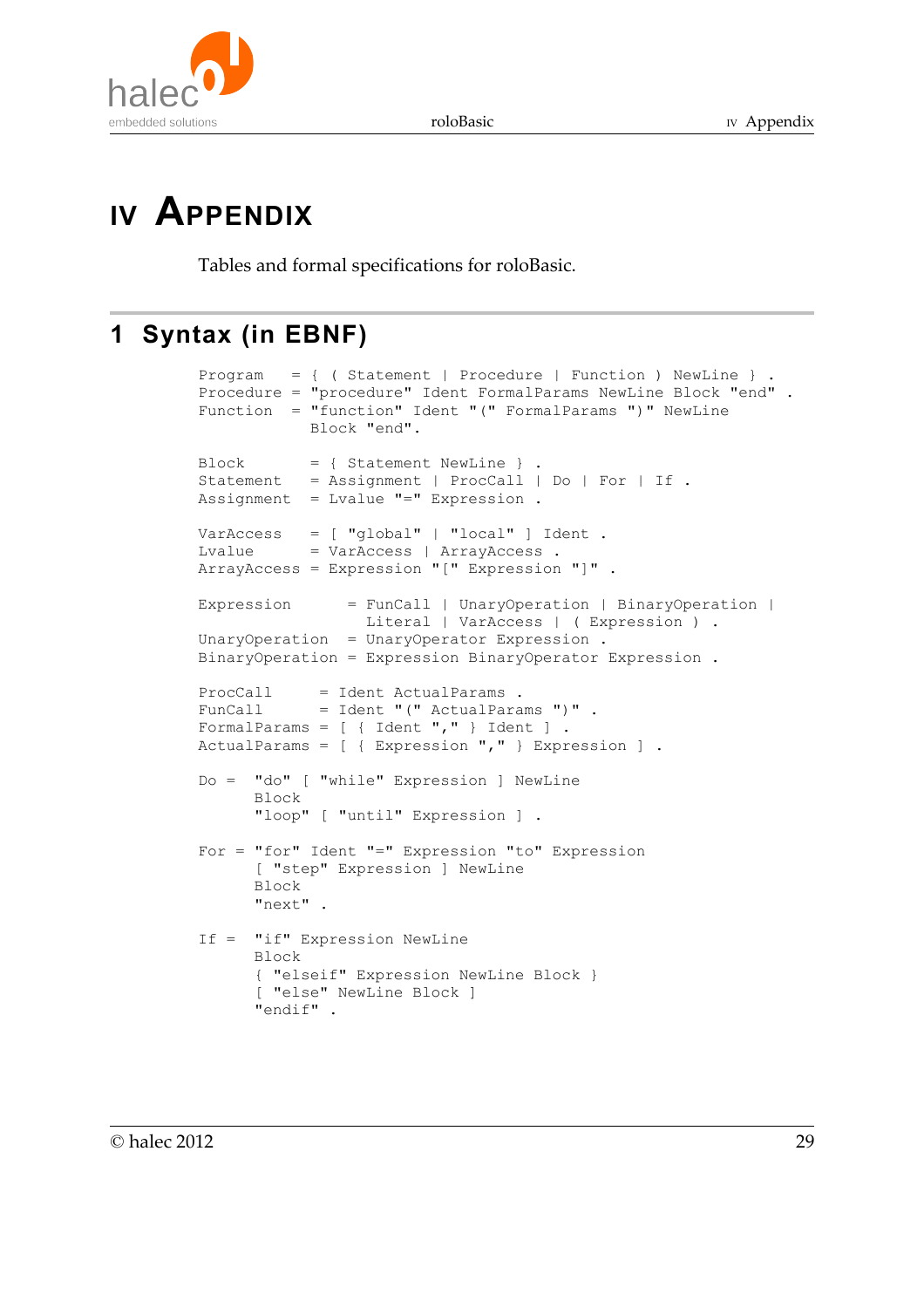

# **1.1 Terminals**

- Ident: Identifier. Only the characters A-Z, 0-9, and underscore ("\_") may be used. May not begin with a digit.
- NewLine: Line Break or colon (":").
- Literal: Representation for a value constant. Examples: 'x' "Hello" -333 0.127
- UnaryOperator: Unary operator, e.g. negation.
- BinaryOperator: Binary operator, e.g. addition.

Within string literals the backslash character ("\") is used to represent special characters, e.g. : \" \\ \n \t \064

#### **1.2 Operator priorities**

| Operator symbol                 | Priority       | Remark                                     |
|---------------------------------|----------------|--------------------------------------------|
| -, not                          | 8              | unary                                      |
| *, div, mod                     | 7              | mod, div: yields integer value             |
| $+$ , -                         | 6              | + may also be used with strings,<br>arrays |
| $<<$ , $>>$                     | 5              | shift operations                           |
| $\lt$ , $\lt =$ , $>$ , $\gt =$ | 4              | also compares strings, arrays              |
| $=$ , $\diamond$                | 3              | also compares strings, arrays              |
| and                             | $\overline{2}$ | also works bitwise                         |
| xor, or                         | 1              | also works bitwise                         |